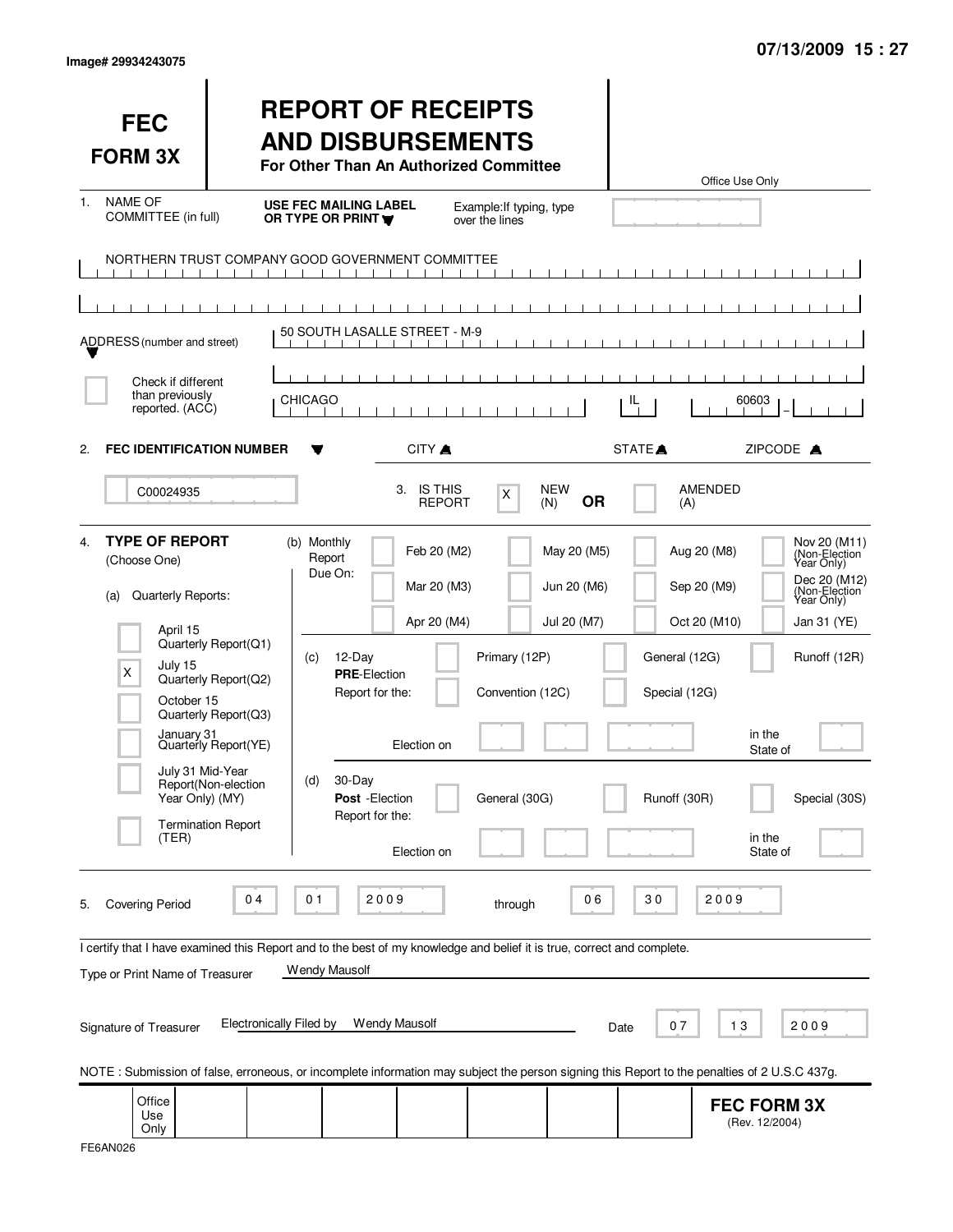**Image# 29934243076**

FEC **Form 3X** (Rev. 02/2003)

#### **SUMMARY PAGE OF RECEIPTS AND DISBURSEMENTS**

**2 / 21**

Write or Type Committee Name M M D D Y Y YY Y M M D D Y Y Y Y Report Covering the Period: From: 04 01 2009 To: **COLUMN A** COLUMN B<br>
This Period Calendar Year-to-Da **Calendar Year-to-Date** 6. (a) Cash on Hand January  $1$   $2009$ <sup>Y</sup> (b) Cash on Hand at Begining of Reporting Period .............. (c) Total Receipts (from Line 19) .............. (d) Subtotal (add lines 6(b) and 6(c) for Column A and Lines 6(a) and 6(c) for Column B) ................ 7. Total Disbursements (from Line 31) ............ 8. Cash on Hand at Close of Reporting Period (subtract Line 7 from Line 6(d)) .................. 9. Debts and Obligations owed **TO** the committee (Itemize all on Schedule C and/or Schedule D) ................. 10. Debts and Obligations owed **BY** the committee (Itemize all on Schedule C and/or Schedule D) ................. 0 4 0 1 200 9 1 1 200 9 1 200 9 NORTHERN TRUST COMPANY GOOD GOVERNMENT COMMITTEE 68668.17 26046.01 94714.18 23423.40 71290.78 0.00 0.00  $2009$ <sup>Y</sup> <sup>Y</sup> Y 26412.01 98014.18 26723.40 71290.78

 $\boldsymbol{\mathsf{X}}$  This Committee has qualified as a multicandidate committee. (see FEC FORM 1M)

#### **For further information contact:**

Federal Election Commission 999 E street, NW Washington, DC 20463

Toll Free 800-424-9530 Local 202-694-1100

FE6AN026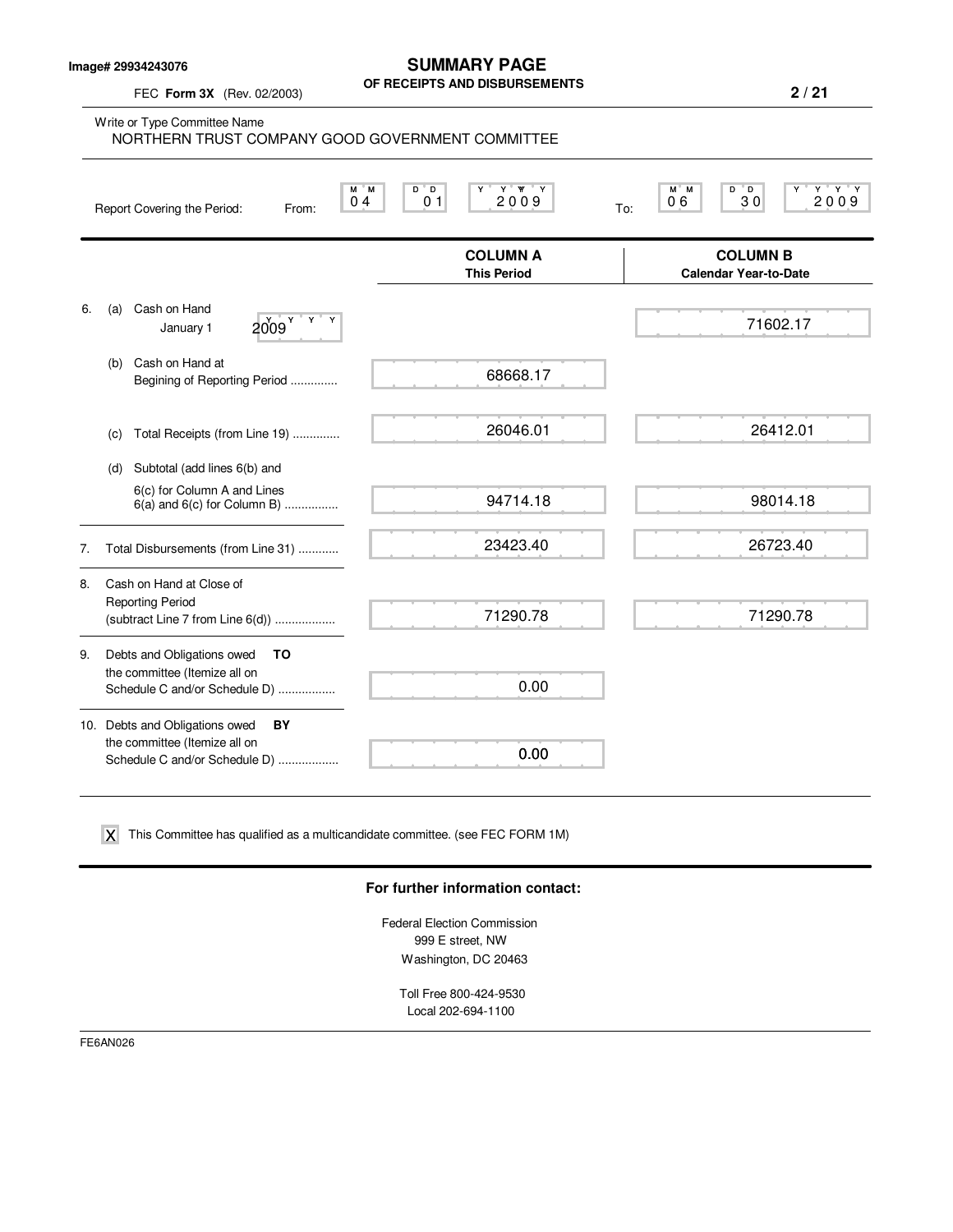#### **Image# 29934243077**

# **DETAILED SUMMARY PAGE OF RECEIPTS**

FEC **Form 3X** (Rev. 06/2004)

Write or Type Committee Name

|     | Individuals/Persons Other<br>(a)                                                                                 |          |          |
|-----|------------------------------------------------------------------------------------------------------------------|----------|----------|
|     | <b>Than Political Committees</b><br>Itemized (use Schedule A)<br>(i)                                             | 12650.00 | 12650.00 |
|     |                                                                                                                  | 13329.00 | 13609.00 |
|     | (iii) TOTAL (add<br>Lines $11(a)(i)$ and (ii)                                                                    | 25979.00 | 26259.00 |
|     | Political Party Committees<br>(b)                                                                                | 0.00     | 0.00     |
|     | <b>Other Political Committees</b><br>(C)                                                                         | 0.00     | 0.00     |
|     | <b>Total Contributions (add Lines</b><br>(d)<br>$11(a)(iii)$ , (b) and (c)) (Carry<br>Totals to Line 33, page 5) | 25979.00 | 26259.00 |
|     | 12. Transfers From Affiliated/Other                                                                              | 0.00     | 0.00     |
|     |                                                                                                                  | 0.00     | 0.00     |
|     | 14. Loan Repayments Received<br>15. Offsets To Operating Expenditures                                            | 0.00     | 0.00     |
|     | (Refunds, Rebates, etc.)<br>(Carry Totals to Line 37, page 5)<br>16. Refunds of Contributions Made               | 67.01    | 153.01   |
|     | to Federal candidates and Other                                                                                  | 0.00     | 0.00     |
|     | 17. Other Federal Receipts                                                                                       | 0.00     | 0.00     |
| 18. | Transfers from Non-Federal and Levin Funds                                                                       |          |          |
|     | (a) Non-Federal Account<br>(from Schedule H3)                                                                    | 0.00     | 0.00     |
|     | (b) Levin Funds (from Schedule H5)                                                                               | 0.00     | 0.00     |
|     | (c) Total Transfer (add $18(a)$ and $18(b)$ ).                                                                   | 0.00     | 0.00     |
|     | 19. Total Receipts (add Lines 11(d),<br>12, 13, 14, 15, 16, 17, and $18(c)$ )                                    | 26046.01 | 26412.01 |
|     | 20. Total Federal Receipts<br>(subtract Line 18(c) from Line 19)                                                 | 26046.01 | 26412.01 |
|     |                                                                                                                  |          |          |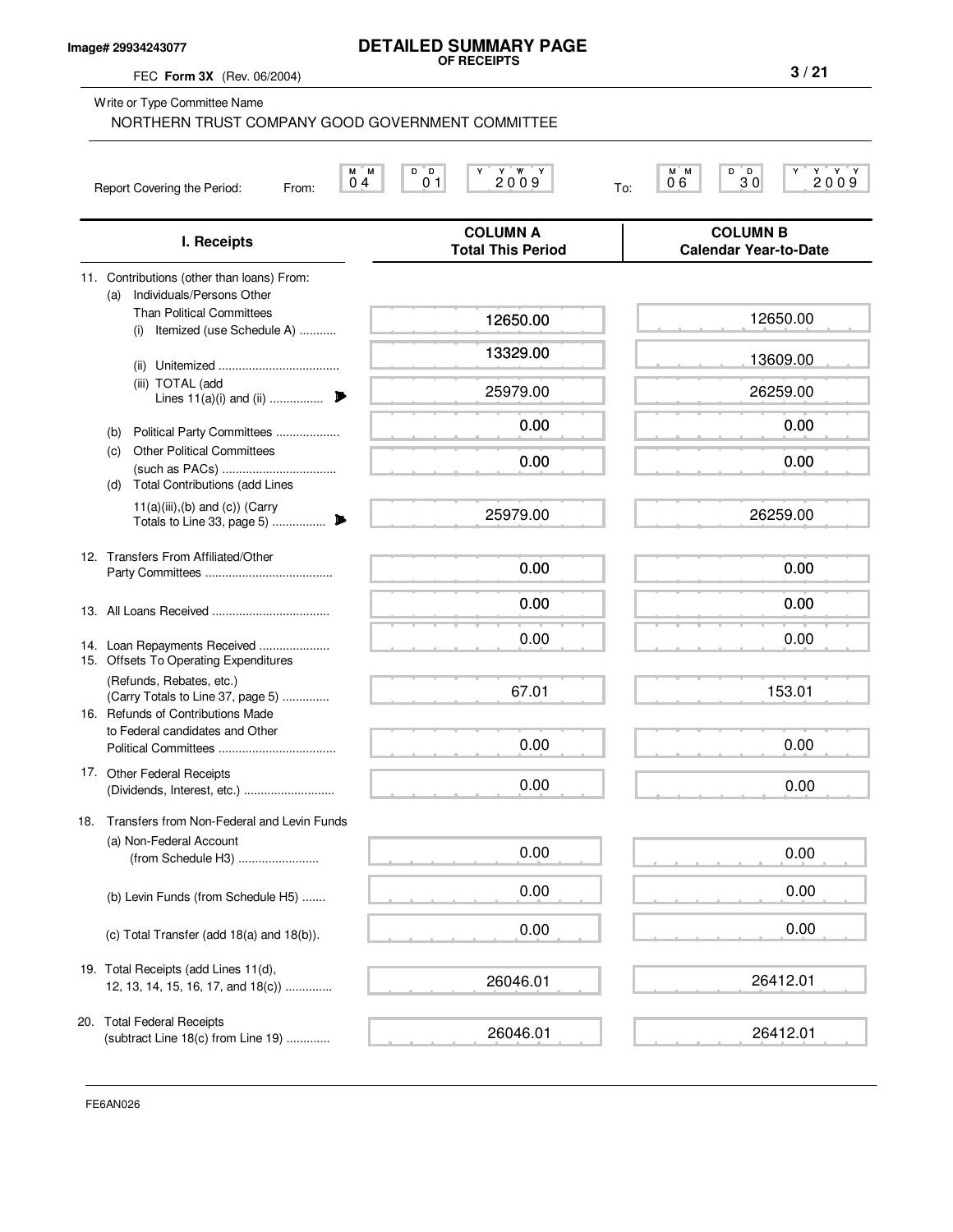#### **Image# 29934243078**

# **DETAILED SUMMARY PAGE**

| FEC Form 3X (Rev. 02/2003)                                                                                    | of Disbursements         | 4/21                         |  |
|---------------------------------------------------------------------------------------------------------------|--------------------------|------------------------------|--|
| <b>II. DISBURSEMENTS</b>                                                                                      | <b>COLUMN A</b>          | <b>COLUMN B</b>              |  |
| 21. Operating Expenditures:                                                                                   | <b>Total This Period</b> | <b>Calendar Year-to-Date</b> |  |
| Shared Federal/Non-Federal<br>(a)<br>Activity (from Schedule H4)<br>(i)                                       | 36.70                    | 36.70                        |  |
| Non-Federal Share<br>(ii)                                                                                     | 36.70                    | 36.70                        |  |
| <b>Other Federal Operating</b><br>(b)                                                                         | 0.00                     | 0.00                         |  |
| (c) Total Operating Expenditures<br>(add 21(a)(i), (a)(ii) and (b))                                           | 73.40                    | 73.40                        |  |
| 22. Transfers to Affiliated/Other Party                                                                       | 0.00                     | 0.00                         |  |
| 23. Contributions to<br>Federal Candidates/Committees<br>and Other Political Committees                       | 10900.00                 | 13400.00                     |  |
| 24. Independent Expenditure                                                                                   | 0.00                     | 0.00                         |  |
| 25. Coordinated Expenditures Made by Party                                                                    | 0.00                     | 0.00                         |  |
|                                                                                                               |                          |                              |  |
|                                                                                                               | 0.00                     | 0.00                         |  |
| 28. Refunds of Contributions To:                                                                              | 0.00                     | 0.00                         |  |
| Individuals/Persons Other<br>(a)<br>Than Political Committees                                                 | 0.00                     | 0.00                         |  |
| <b>Political Party Committees</b><br>(b)                                                                      | 0.00                     | 0.00                         |  |
| <b>Other Political Committees</b><br>(c)                                                                      | 0.00                     | 0.00                         |  |
| <b>Total Contribution Refunds</b><br>(d)<br>(add Lines 28(a), (b), and (c))                                   | 0.00                     | 0.00                         |  |
| 29.                                                                                                           | 12450.00                 | 13250.00                     |  |
| 30. Federal Election Activity (2 U.S.C 431(20))<br>(a) Shared Federal Election Activity<br>(from Schedule H6) |                          |                              |  |
| (i) Federal Share                                                                                             | 0.00                     | 0.00                         |  |
| (ii) "Levin" Share                                                                                            | 0.00                     | 0.00                         |  |
| (b) Federal Election Activity Paid Entirely<br>With Federal Funds                                             | 0.00                     | 0.00                         |  |
| (c) Total Federal Election Activity (add<br>Lines $30(a)(i)$ , $30(a)(ii)$ and $30(b)$ )                      | 0.00                     | 0.00                         |  |
| Total Disbursements (add Lines 21(c), 22,<br>31.                                                              |                          |                              |  |
| 23, 24, 25, 26, 27, 28(d), 29 and 30(c))                                                                      | 23423.40                 | 26723.40                     |  |
| <b>Total Federal Disbursements</b><br>32.<br>(subtract Line $21(a)(ii)$ and Line $30(a)(ii)$                  |                          |                              |  |
| from Line 31)                                                                                                 | 23386.70                 | 26686.70                     |  |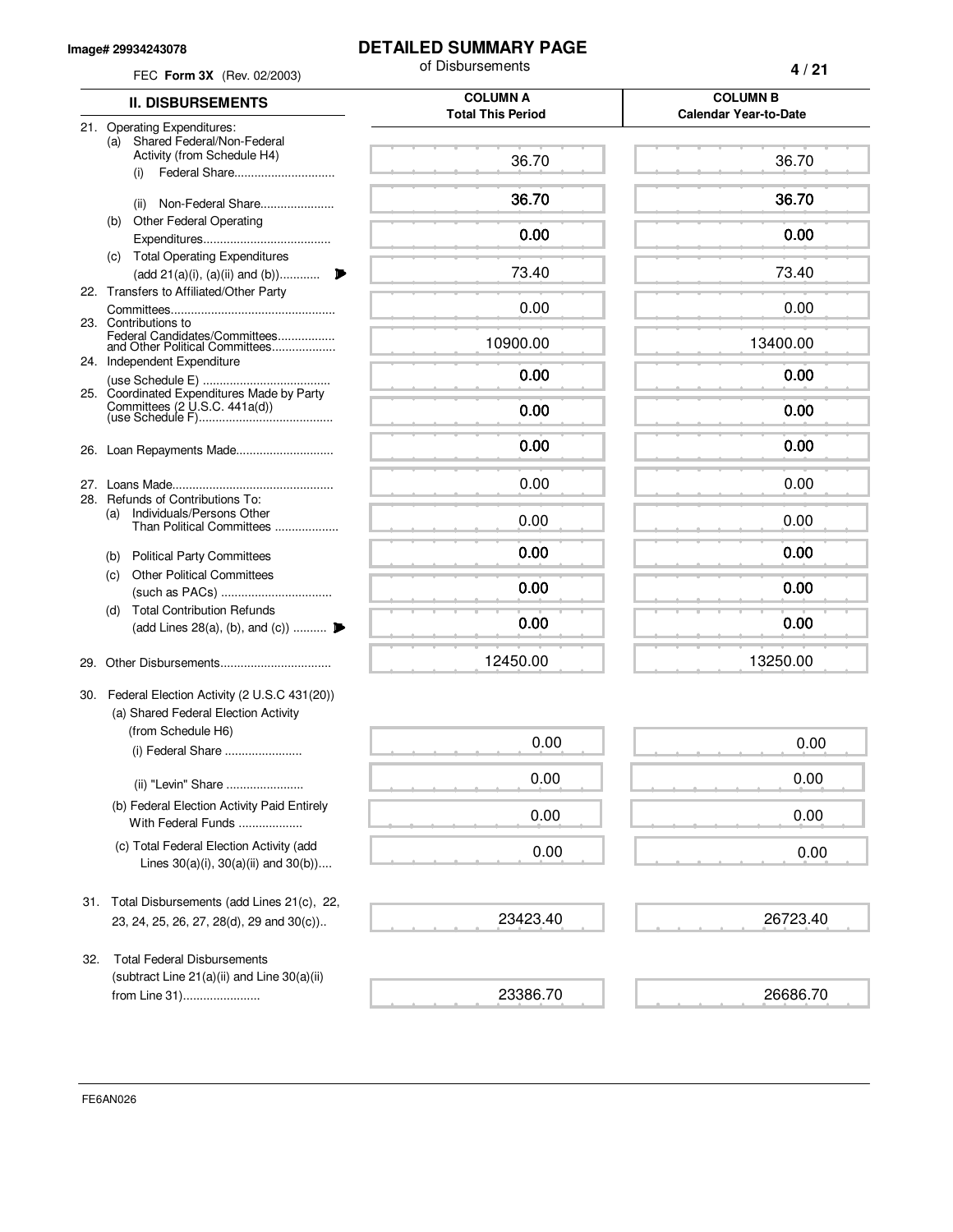## **DETAILED SUMMARY PAGE**

of Disbursements

FEC **Form 3X** (Rev. 02/2003) **III. Net Contributions/Operating Expenditures COLUMN A COLUMN B Total This Period Calendar Year-to-Date** from Line 11(d), page 3) ............................ 33. Total Contributions (other than loans) 34. Total Contribution Refunds (from Line 28(d)) ........................................ 35. Net Contributions (other than loans) (subtract Line 34 from Line 33) .................. 36. Total Federal Operating Expenditures (add Line 21(a)(i) and Line 21(b)).......... 37. Offsets to Operating Expenditures (from Line 15, page 3) ............................... 38. Net Operating Expenditures (subtract Line 37 from Line 36) ............. **5 / 21** 25979.00 0.00 25979.00 36.70 67.01 -30.31 26259.00 0.00 26259.00 36.70 153.01 -116.31

FE6AN026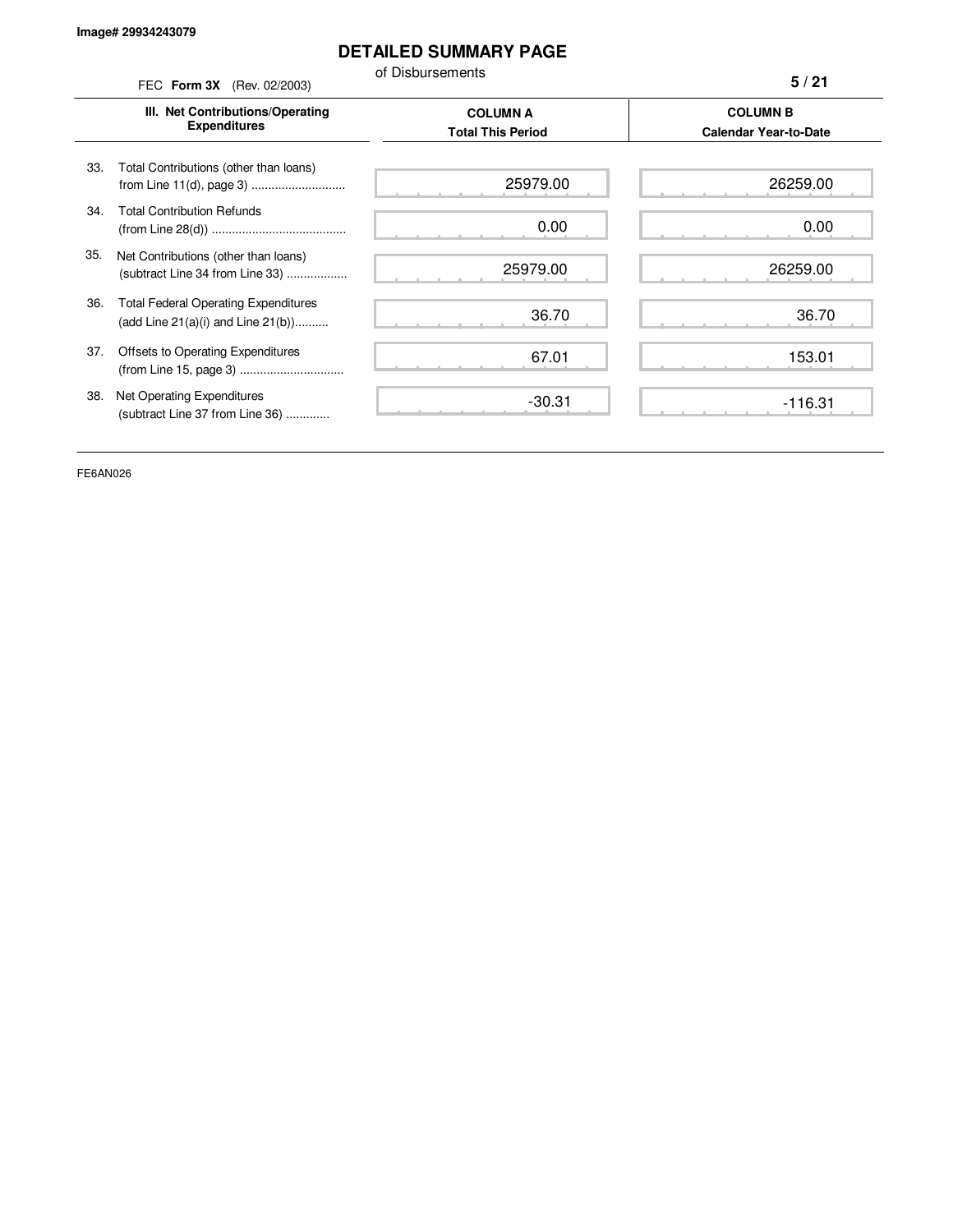|      |                                                                                                       | Detailed Summary Page                                                                                                                                                                                                                                                                   | X<br>11 <sub>b</sub><br>11a<br>11c<br>12                                                                                                    |
|------|-------------------------------------------------------------------------------------------------------|-----------------------------------------------------------------------------------------------------------------------------------------------------------------------------------------------------------------------------------------------------------------------------------------|---------------------------------------------------------------------------------------------------------------------------------------------|
|      |                                                                                                       | Any information copied from such Reports and Statements may not be sold or used by any person for the purpose of soliciting contributions<br>or for commercial purposes, other than using the name and address of any political committee to solicit contributions from such committee. | 15<br>13<br>14<br>16<br>17                                                                                                                  |
|      | NAME OF COMMITTEE (In Full)<br>NORTHERN TRUST COMPANY GOOD GOVERNMENT COMMITTEE                       |                                                                                                                                                                                                                                                                                         |                                                                                                                                             |
| А.   | Full Name (Last, First, Middle Initial)<br>R. Steven Bell                                             |                                                                                                                                                                                                                                                                                         | Date of Receipt                                                                                                                             |
|      | <b>Mailing Address</b><br>570 Oak Knoll Lane                                                          |                                                                                                                                                                                                                                                                                         | Y Y Y Y<br>$M$ $M$ /<br>D<br>$\overline{D}$ /<br>$Y$ <sup>U</sup><br>15<br>06<br>2009                                                       |
| City |                                                                                                       | Zip Code<br>State                                                                                                                                                                                                                                                                       | Transaction ID: SA11AI.6947                                                                                                                 |
|      | Menlo Park<br>FEC ID number of contributing<br>federal political committee.                           | CA<br>94205<br>C                                                                                                                                                                                                                                                                        | Amount of Each Receipt this Period<br>1000.00                                                                                               |
|      | Name of Employer<br>Northern Trust                                                                    | Occupation<br>Banker                                                                                                                                                                                                                                                                    | Check                                                                                                                                       |
|      | Receipt For:<br>Primary<br>General<br>Other (specify) $\blacktriangledown$                            | Aggregate Year-to-Date ▼<br>1000.00                                                                                                                                                                                                                                                     |                                                                                                                                             |
| В.   | Full Name (Last, First, Middle Initial)<br>Thomas R Benzmiller                                        |                                                                                                                                                                                                                                                                                         | Date of Receipt                                                                                                                             |
|      | <b>Mailing Address</b><br>360 W. Illinios<br>#611                                                     |                                                                                                                                                                                                                                                                                         | $M$ $M$<br>$Y - Y - Y - Y$<br>D<br>D<br>15<br>2009<br>06                                                                                    |
| City |                                                                                                       | Zip Code<br>State                                                                                                                                                                                                                                                                       | Transaction ID: SA11AI.6973                                                                                                                 |
|      | Chicago<br>FEC ID number of contributing<br>federal political committee.                              | IL<br>60054<br>C                                                                                                                                                                                                                                                                        | Amount of Each Receipt this Period<br>400.00                                                                                                |
|      | Name of Employer<br>Northern Trust                                                                    | Occupation<br><b>Banker</b>                                                                                                                                                                                                                                                             | Check                                                                                                                                       |
|      | Receipt For:<br>Primary<br>General<br>Other (specify) $\blacktriangledown$                            | v<br>Aggregate Year-to-Date<br>400.00                                                                                                                                                                                                                                                   |                                                                                                                                             |
| C.   | Full Name (Last, First, Middle Initial)<br>Jay David Bergman<br>Mailing Address 585 Sunset River Road |                                                                                                                                                                                                                                                                                         | Date of Receipt<br>$\mathsf{Y} \dashv \mathsf{Y} \dashv \mathsf{Y}$<br>$M$ $M$ /<br>D<br>$\overline{D}$<br>$Y$ <sup><math>\top</math></sup> |
| City |                                                                                                       | State<br>Zip Code                                                                                                                                                                                                                                                                       | 15<br>2009<br>06                                                                                                                            |
|      | Northfield                                                                                            | IL<br>60093                                                                                                                                                                                                                                                                             | Transaction ID: SA11AI.6970<br>Amount of Each Receipt this Period                                                                           |
|      | FEC ID number of contributing<br>federal political committee.                                         | C                                                                                                                                                                                                                                                                                       | 250.00                                                                                                                                      |
|      | Name of Employer<br>Northern Trust                                                                    | Occupation<br>Banker                                                                                                                                                                                                                                                                    | Check                                                                                                                                       |
|      | Receipt For:<br>Primary<br>General<br>Other (specify) $\blacktriangledown$                            | Aggregate Year-to-Date<br>250.00                                                                                                                                                                                                                                                        |                                                                                                                                             |
|      |                                                                                                       |                                                                                                                                                                                                                                                                                         | 1650.00                                                                                                                                     |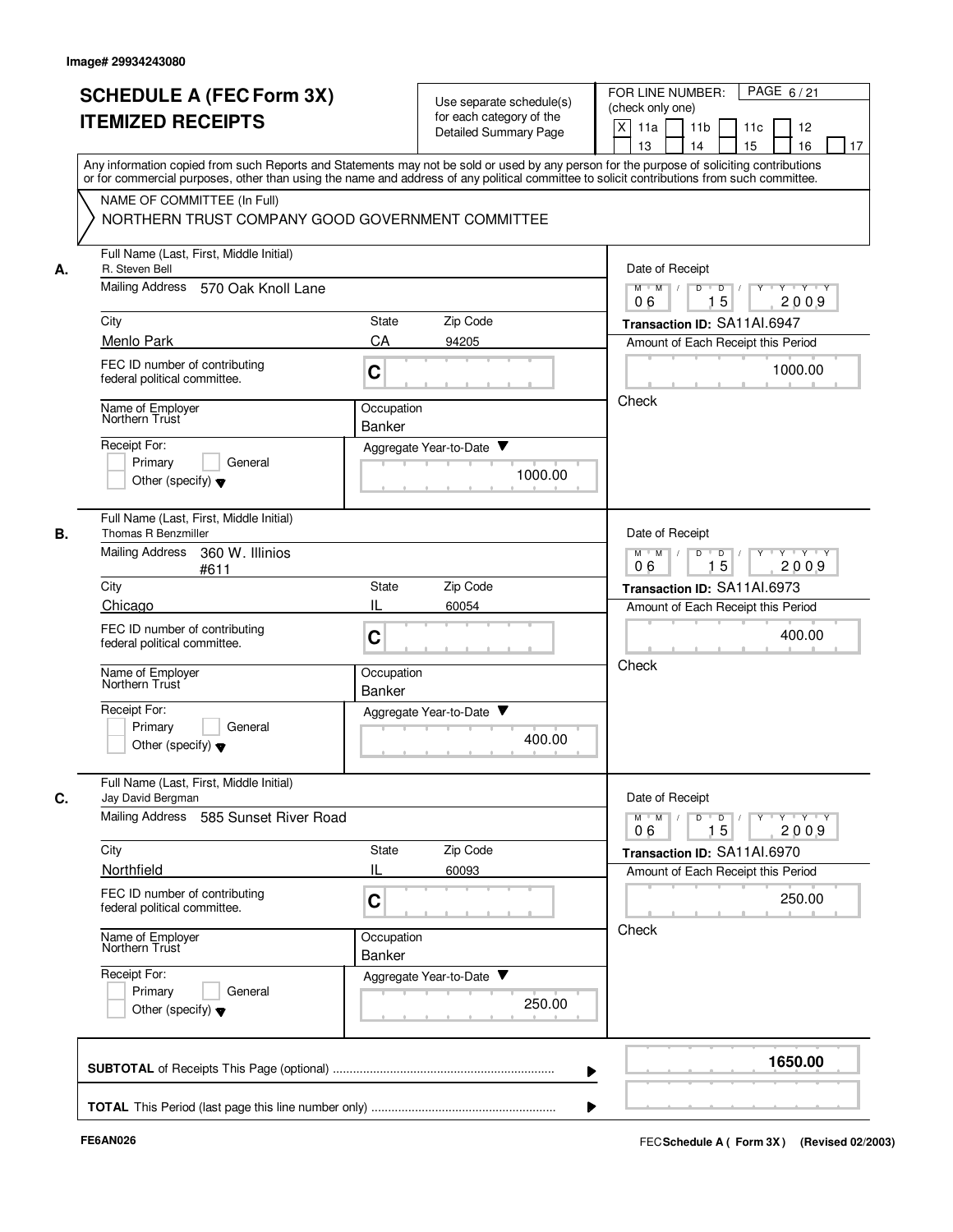|    | <b>SCHEDULE A (FEC Form 3X)</b><br><b>ITEMIZED RECEIPTS</b><br>Any information copied from such Reports and Statements may not be sold or used by any person for the purpose of soliciting contributions                      |                             | Use separate schedule(s)<br>for each category of the<br>Detailed Summary Page | PAGE 7/21<br>FOR LINE NUMBER:<br>(check only one)<br>$\mathsf{X}$<br>11a<br>11 <sub>b</sub><br>11c<br>12<br>16<br>13<br>14<br>15<br>17 |
|----|-------------------------------------------------------------------------------------------------------------------------------------------------------------------------------------------------------------------------------|-----------------------------|-------------------------------------------------------------------------------|----------------------------------------------------------------------------------------------------------------------------------------|
|    | or for commercial purposes, other than using the name and address of any political committee to solicit contributions from such committee.<br>NAME OF COMMITTEE (In Full)<br>NORTHERN TRUST COMPANY GOOD GOVERNMENT COMMITTEE |                             |                                                                               |                                                                                                                                        |
| А. | Full Name (Last, First, Middle Initial)<br>David Blowers                                                                                                                                                                      |                             |                                                                               | Date of Receipt                                                                                                                        |
|    | Mailing Address<br>899 W. Deerpath                                                                                                                                                                                            |                             |                                                                               | $M$ $M$ /<br>Y Y Y Y<br>D<br>D<br>15<br>2009<br>06                                                                                     |
|    | City                                                                                                                                                                                                                          | <b>State</b>                | Zip Code                                                                      | Transaction ID: SA11AI.6968                                                                                                            |
|    | Lake Forest                                                                                                                                                                                                                   | IL                          | 60045                                                                         | Amount of Each Receipt this Period                                                                                                     |
|    | FEC ID number of contributing<br>federal political committee.                                                                                                                                                                 | C                           |                                                                               | 500.00                                                                                                                                 |
|    | Name of Employer<br>Northern Trust Company                                                                                                                                                                                    | Occupation<br>Banker        |                                                                               | Check                                                                                                                                  |
|    | Receipt For:                                                                                                                                                                                                                  |                             | Aggregate Year-to-Date ▼                                                      |                                                                                                                                        |
|    | Primary<br>General<br>Other (specify) $\blacktriangledown$                                                                                                                                                                    |                             | 500.00                                                                        |                                                                                                                                        |
| В. | Full Name (Last, First, Middle Initial)<br><b>Philip Delaney</b>                                                                                                                                                              |                             |                                                                               | Date of Receipt                                                                                                                        |
|    | <b>Mailing Address</b><br>1411 Kimlira Lane                                                                                                                                                                                   |                             |                                                                               | D<br>$\overline{D}$<br>$Y \vdash Y \vdash Y$<br>$M$ M<br>$\sqrt{ }$<br>15<br>06<br>2009                                                |
|    | City                                                                                                                                                                                                                          | State                       | Zip Code                                                                      | Transaction ID: SA11AI.6974                                                                                                            |
|    | Sarasota<br>FEC ID number of contributing<br>federal political committee.                                                                                                                                                     | FL<br>C                     | 34231                                                                         | Amount of Each Receipt this Period<br>1000.00                                                                                          |
|    | Name of Employer<br>Northern Trust                                                                                                                                                                                            | Occupation<br><b>Banker</b> |                                                                               | Check                                                                                                                                  |
|    | Receipt For:<br>Primary<br>General<br>Other (specify) $\blacktriangledown$                                                                                                                                                    |                             | Aggregate Year-to-Date ▼<br>1000.00                                           |                                                                                                                                        |
| C. | Full Name (Last, First, Middle Initial)<br>Robert William Dodds, Jr.<br>Mailing Address 537 Monroe Ave                                                                                                                        |                             |                                                                               | Date of Receipt<br>$Y$ $Y$ $Y$ $Y$<br>$D$ $D$ $I$<br>$Y^+$<br>$M$ $M$ /<br>15<br>2009<br>06                                            |
|    | City                                                                                                                                                                                                                          | State                       | Zip Code                                                                      | Transaction ID: SA11AI.6999                                                                                                            |
|    | Glencoe                                                                                                                                                                                                                       | IL                          | 60092                                                                         | Amount of Each Receipt this Period                                                                                                     |
|    | FEC ID number of contributing<br>federal political committee.                                                                                                                                                                 | C                           |                                                                               | 400.00                                                                                                                                 |
|    | Name of Employer<br>Northern Trust                                                                                                                                                                                            | Occupation<br>Banker        |                                                                               | Check                                                                                                                                  |
|    | Receipt For:<br>Primary<br>General<br>Other (specify) $\blacktriangledown$                                                                                                                                                    |                             | Aggregate Year-to-Date<br>400.00                                              |                                                                                                                                        |
|    |                                                                                                                                                                                                                               |                             |                                                                               | 1900.00                                                                                                                                |
|    |                                                                                                                                                                                                                               |                             |                                                                               |                                                                                                                                        |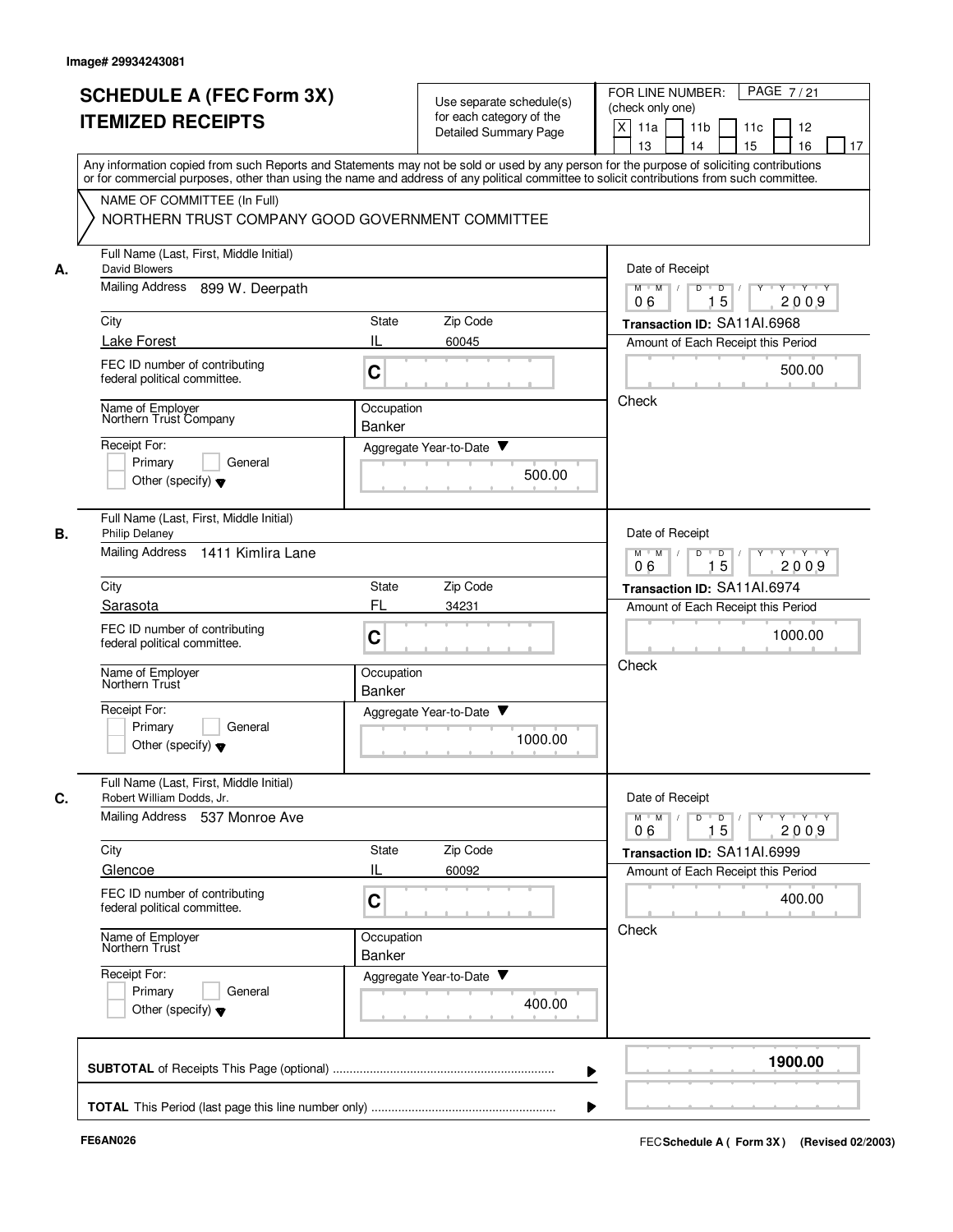|                                                | <b>SCHEDULE A (FEC Form 3X)</b>                               |                             |                                                      |        | PAGE 8/21<br>FOR LINE NUMBER:                                                                                                                                           |
|------------------------------------------------|---------------------------------------------------------------|-----------------------------|------------------------------------------------------|--------|-------------------------------------------------------------------------------------------------------------------------------------------------------------------------|
|                                                | <b>ITEMIZED RECEIPTS</b>                                      |                             | Use separate schedule(s)<br>for each category of the |        | (check only one)                                                                                                                                                        |
|                                                |                                                               |                             | Detailed Summary Page                                |        | X<br>11a<br>11 <sub>b</sub><br>11c<br>12                                                                                                                                |
|                                                |                                                               |                             |                                                      |        | 15<br>13<br>14<br>16<br>17<br>Any information copied from such Reports and Statements may not be sold or used by any person for the purpose of soliciting contributions |
|                                                |                                                               |                             |                                                      |        | or for commercial purposes, other than using the name and address of any political committee to solicit contributions from such committee.                              |
|                                                | NAME OF COMMITTEE (In Full)                                   |                             |                                                      |        |                                                                                                                                                                         |
|                                                | NORTHERN TRUST COMPANY GOOD GOVERNMENT COMMITTEE              |                             |                                                      |        |                                                                                                                                                                         |
| Carlos Echave<br>А.                            | Full Name (Last, First, Middle Initial)                       |                             |                                                      |        | Date of Receipt                                                                                                                                                         |
| Mailing Address                                | 2451 Brickell Ave<br>$#15-C$                                  |                             |                                                      |        | $M$ $M$ /<br>D<br>$\overline{\mathsf{D}}$<br>$Y - Y - Y$<br>15<br>2009<br>06                                                                                            |
| City                                           |                                                               | State                       | Zip Code                                             |        | Transaction ID: SA11AI.6977                                                                                                                                             |
| Miami                                          |                                                               | FL                          | 33129                                                |        | Amount of Each Receipt this Period                                                                                                                                      |
|                                                | FEC ID number of contributing<br>federal political committee. | C                           |                                                      |        | 400.00                                                                                                                                                                  |
| Name of Employer<br>Northern Trust             |                                                               | Occupation                  |                                                      |        | Check                                                                                                                                                                   |
|                                                |                                                               | Banker                      |                                                      |        |                                                                                                                                                                         |
| Receipt For:                                   | Primary<br>General                                            |                             | Aggregate Year-to-Date ▼                             |        |                                                                                                                                                                         |
|                                                | Other (specify) $\blacktriangledown$                          |                             |                                                      | 400.00 |                                                                                                                                                                         |
| В.<br>Harriet J Fivecoat                       | Full Name (Last, First, Middle Initial)                       |                             |                                                      |        | Date of Receipt                                                                                                                                                         |
| <b>Mailing Address</b>                         | 12645 Mason Forest Dr.                                        |                             |                                                      |        | $Y \vdash Y \vdash Y$<br>$M$ M<br>D<br>D<br>Y<br>15<br>2009<br>06                                                                                                       |
| City                                           |                                                               | State                       | Zip Code                                             |        | Transaction ID: SA11AI.6950                                                                                                                                             |
| St. Louis                                      |                                                               | <b>MO</b>                   | 63141                                                |        | Amount of Each Receipt this Period                                                                                                                                      |
|                                                | FEC ID number of contributing<br>federal political committee. | C                           |                                                      |        | 400.00                                                                                                                                                                  |
| Name of Employer<br>Northern Trust             |                                                               | Occupation<br><b>Banker</b> |                                                      |        | Check                                                                                                                                                                   |
| Receipt For:                                   |                                                               |                             | Aggregate Year-to-Date                               |        |                                                                                                                                                                         |
|                                                | Primary<br>General<br>Other (specify) $\blacktriangledown$    |                             |                                                      | 400.00 |                                                                                                                                                                         |
|                                                | Full Name (Last, First, Middle Initial)                       |                             |                                                      |        |                                                                                                                                                                         |
| C.<br>David Hirschey<br><b>Mailing Address</b> | 1133 N. Dearborn                                              |                             |                                                      |        | Date of Receipt<br>$\mathsf{Y} \dashv \mathsf{Y} \dashv \mathsf{Y} \dashv \mathsf{Y}$<br>$M^{\prime}$ M $\rightarrow$ /<br>$D$ $D$ $I$                                  |
| City                                           |                                                               | State                       | Zip Code                                             |        | 15<br>2009<br>06<br>Transaction ID: SA11AI.6942                                                                                                                         |
| Chicago                                        |                                                               | IL                          | 60610                                                |        | Amount of Each Receipt this Period                                                                                                                                      |
|                                                | FEC ID number of contributing<br>federal political committee. | C                           |                                                      |        | 350.00                                                                                                                                                                  |
|                                                | Name of Employer<br>The Northern Trust Co.                    | Occupation<br>Banker        |                                                      |        | Check                                                                                                                                                                   |
| Receipt For:                                   |                                                               |                             | Aggregate Year-to-Date                               |        |                                                                                                                                                                         |
|                                                | Primary<br>General<br>Other (specify) $\blacktriangledown$    |                             |                                                      | 350.00 |                                                                                                                                                                         |
|                                                |                                                               |                             |                                                      |        | 1150.00                                                                                                                                                                 |
|                                                |                                                               |                             |                                                      |        |                                                                                                                                                                         |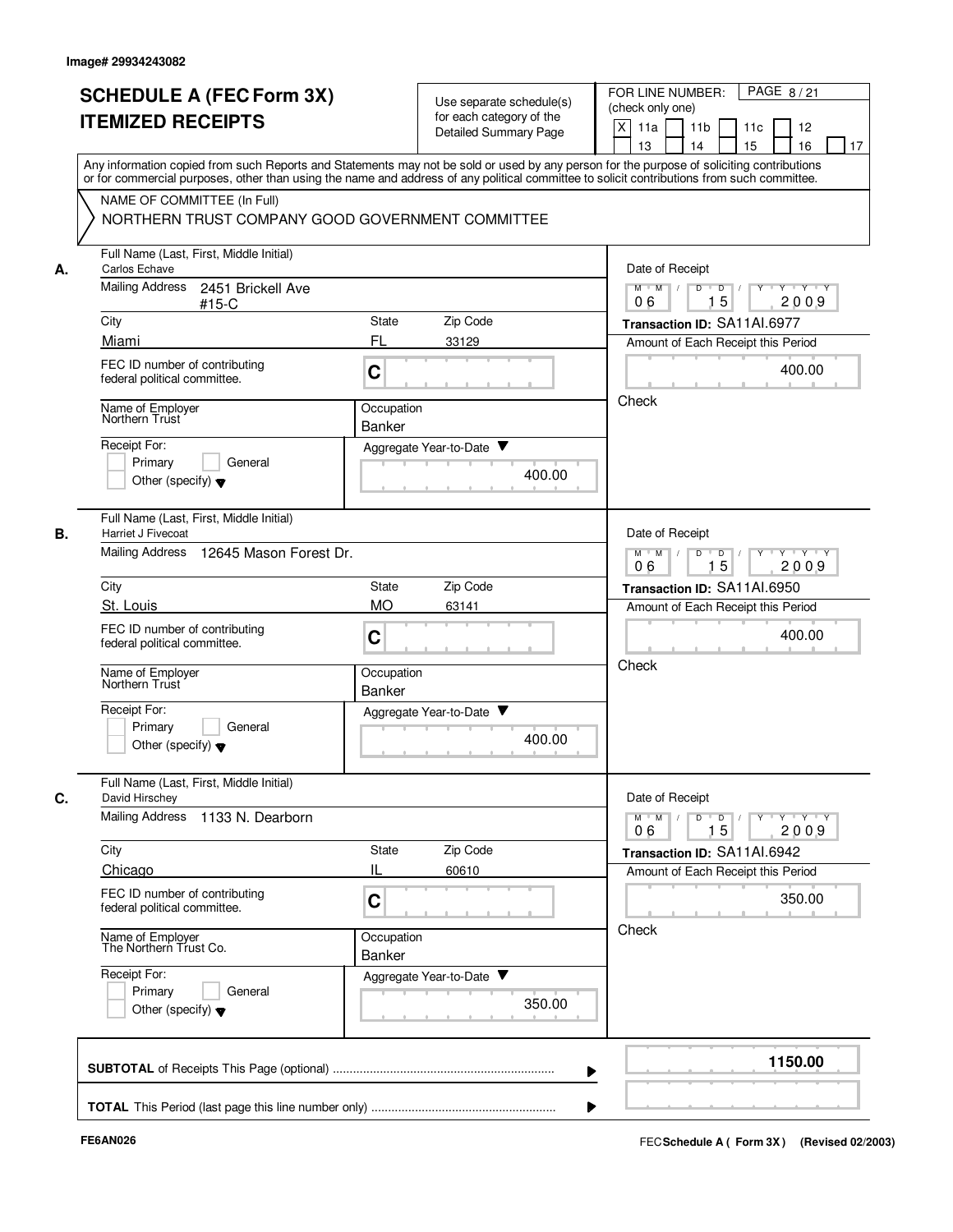|    | <b>SCHEDULE A (FEC Form 3X)</b>                                                                                                            |                    | Use separate schedule(s) |        | PAGE 9/21<br>FOR LINE NUMBER:<br>(check only one)                                                                                           |
|----|--------------------------------------------------------------------------------------------------------------------------------------------|--------------------|--------------------------|--------|---------------------------------------------------------------------------------------------------------------------------------------------|
|    | <b>ITEMIZED RECEIPTS</b>                                                                                                                   |                    | for each category of the |        | X<br>11a<br>11 <sub>b</sub><br>11c<br>12                                                                                                    |
|    |                                                                                                                                            |                    | Detailed Summary Page    |        | 15<br>13<br>14<br>16<br>17                                                                                                                  |
|    | Any information copied from such Reports and Statements may not be sold or used by any person for the purpose of soliciting contributions  |                    |                          |        |                                                                                                                                             |
|    | or for commercial purposes, other than using the name and address of any political committee to solicit contributions from such committee. |                    |                          |        |                                                                                                                                             |
|    | NAME OF COMMITTEE (In Full)<br>NORTHERN TRUST COMPANY GOOD GOVERNMENT COMMITTEE                                                            |                    |                          |        |                                                                                                                                             |
|    |                                                                                                                                            |                    |                          |        |                                                                                                                                             |
| А. | Full Name (Last, First, Middle Initial)<br>John Hoffman                                                                                    |                    |                          |        | Date of Receipt                                                                                                                             |
|    | Mailing Address<br>108 Wilshire Drive                                                                                                      |                    |                          |        | $M$ $M$ /<br>D<br>$\overline{\mathsf{D}}$<br>$Y - Y - Y$<br>$\Box$                                                                          |
|    |                                                                                                                                            |                    |                          |        | 15<br>2009<br>06                                                                                                                            |
|    | City<br>Cranford                                                                                                                           | State<br><b>NJ</b> | Zip Code                 |        | Transaction ID: SA11Al.7059                                                                                                                 |
|    |                                                                                                                                            |                    | 07016                    |        | Amount of Each Receipt this Period                                                                                                          |
|    | FEC ID number of contributing<br>federal political committee.                                                                              | C                  |                          |        | 300.00                                                                                                                                      |
|    | Name of Employer<br>Northern Trust                                                                                                         | Occupation         |                          |        |                                                                                                                                             |
|    | Receipt For:                                                                                                                               | Banker             |                          |        |                                                                                                                                             |
|    | Primary<br>General                                                                                                                         |                    | Aggregate Year-to-Date ▼ |        |                                                                                                                                             |
|    | Other (specify) $\blacktriangledown$                                                                                                       |                    |                          | 300.00 |                                                                                                                                             |
|    |                                                                                                                                            |                    |                          |        |                                                                                                                                             |
| В. | Full Name (Last, First, Middle Initial)<br>Hamilton L. Kerr, III                                                                           |                    |                          |        | Date of Receipt                                                                                                                             |
|    | Mailing Address<br>304 Cumnor Road                                                                                                         |                    |                          |        | $Y \vdash Y \vdash Y$<br>$M$ M<br>D<br>D<br>Y<br>15<br>2009<br>06                                                                           |
|    | City                                                                                                                                       | State              | Zip Code                 |        | Transaction ID: SA11AI.6990                                                                                                                 |
|    | Kenilworth                                                                                                                                 | IL                 | 60043                    |        | Amount of Each Receipt this Period                                                                                                          |
|    | FEC ID number of contributing                                                                                                              | C                  |                          |        | 300.00                                                                                                                                      |
|    | federal political committee.                                                                                                               |                    |                          |        |                                                                                                                                             |
|    | Name of Employer<br>Northern Trust                                                                                                         | Occupation         |                          |        | Check                                                                                                                                       |
|    |                                                                                                                                            | <b>Banker</b>      |                          |        |                                                                                                                                             |
|    | Receipt For:<br>Primary<br>General                                                                                                         |                    | Aggregate Year-to-Date   |        |                                                                                                                                             |
|    | Other (specify) $\blacktriangledown$                                                                                                       |                    |                          | 300.00 |                                                                                                                                             |
|    |                                                                                                                                            |                    |                          |        |                                                                                                                                             |
| C. | Full Name (Last, First, Middle Initial)<br>Douglas M Klein                                                                                 |                    |                          |        | Date of Receipt                                                                                                                             |
|    | <b>Mailing Address</b><br>312 Thornridge Ct. NW                                                                                            |                    |                          |        | $\mathsf{Y} \dashv \mathsf{Y} \dashv \mathsf{Y} \dashv \mathsf{Y}$<br>$M^{\prime}$ $M^{\prime}$ /<br>D<br>$\blacksquare$ D $\blacksquare$ / |
|    |                                                                                                                                            |                    |                          |        | 15<br>2009<br>06                                                                                                                            |
|    | City<br><b>Grand Rapids</b>                                                                                                                | State<br>MI        | Zip Code<br>49504        |        | Transaction ID: SA11AI.6953<br>Amount of Each Receipt this Period                                                                           |
|    | FEC ID number of contributing                                                                                                              |                    |                          |        |                                                                                                                                             |
|    | federal political committee.                                                                                                               | C                  |                          |        | 250.00                                                                                                                                      |
|    | Name of Employer<br>Northern Trust                                                                                                         | Occupation         |                          |        | Check                                                                                                                                       |
|    |                                                                                                                                            | Banker             |                          |        |                                                                                                                                             |
|    | Receipt For:<br>Primary<br>General                                                                                                         |                    | Aggregate Year-to-Date   |        |                                                                                                                                             |
|    | Other (specify) $\blacktriangledown$                                                                                                       |                    |                          | 250.00 |                                                                                                                                             |
|    |                                                                                                                                            |                    |                          |        |                                                                                                                                             |
|    |                                                                                                                                            |                    |                          |        |                                                                                                                                             |
|    |                                                                                                                                            |                    |                          |        | 850.00                                                                                                                                      |
|    |                                                                                                                                            |                    |                          |        |                                                                                                                                             |
|    |                                                                                                                                            |                    |                          |        |                                                                                                                                             |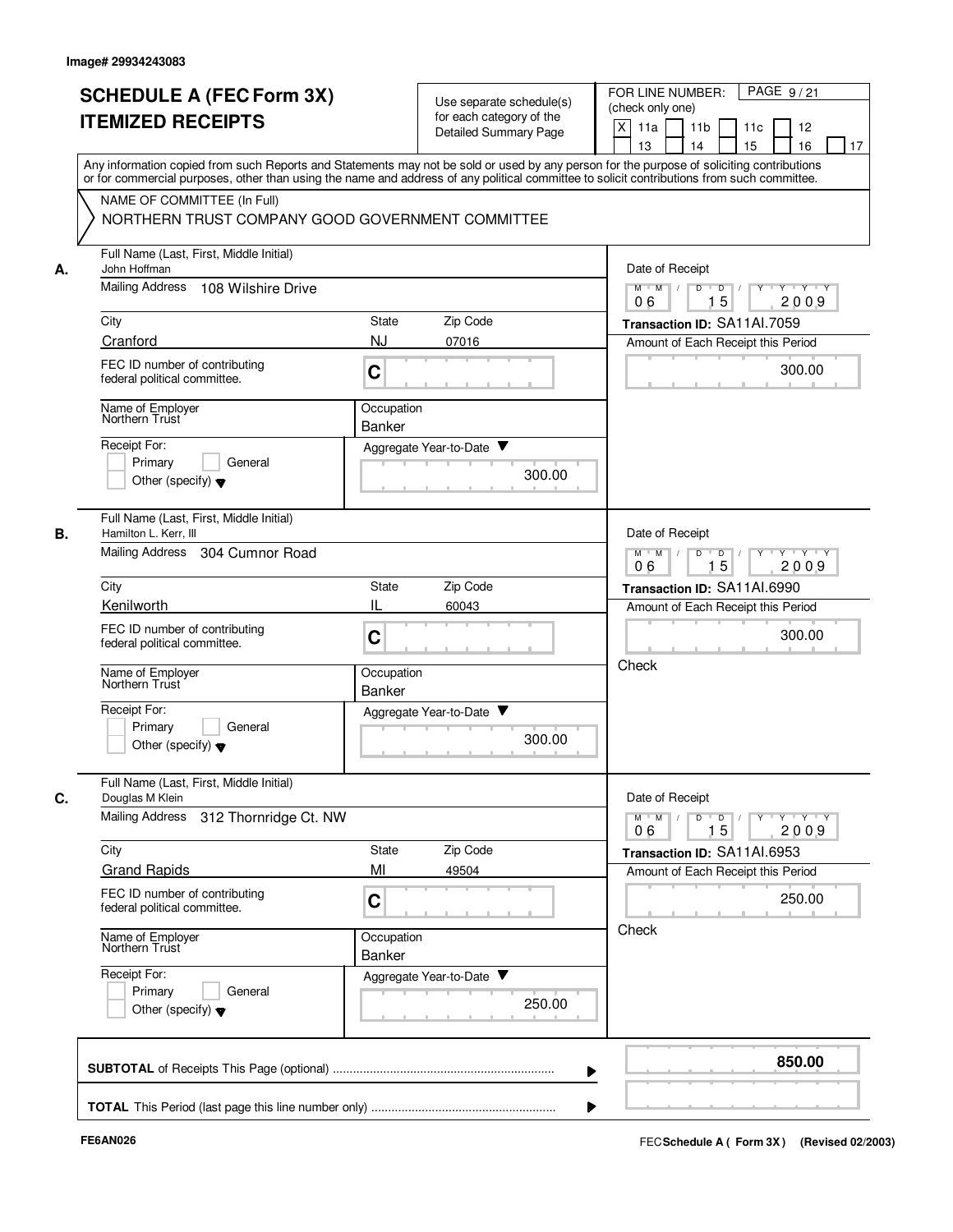|    | <b>SCHEDULE A (FEC Form 3X)</b><br><b>ITEMIZED RECEIPTS</b>                     | Use separate schedule(s)<br>for each category of the<br>Detailed Summary Page                                                                                                                                                                                                           | PAGE 10/21<br>FOR LINE NUMBER:<br>(check only one)<br>X<br>11a<br>11 <sub>b</sub><br>11c<br>12 |
|----|---------------------------------------------------------------------------------|-----------------------------------------------------------------------------------------------------------------------------------------------------------------------------------------------------------------------------------------------------------------------------------------|------------------------------------------------------------------------------------------------|
|    |                                                                                 | Any information copied from such Reports and Statements may not be sold or used by any person for the purpose of soliciting contributions<br>or for commercial purposes, other than using the name and address of any political committee to solicit contributions from such committee. | 13<br>14<br>15<br>16<br>17                                                                     |
|    | NAME OF COMMITTEE (In Full)<br>NORTHERN TRUST COMPANY GOOD GOVERNMENT COMMITTEE |                                                                                                                                                                                                                                                                                         |                                                                                                |
| А. | Full Name (Last, First, Middle Initial)<br>Lynn Mary Laughlin                   |                                                                                                                                                                                                                                                                                         | Date of Receipt                                                                                |
|    | Mailing Address 32434 Lake Road                                                 |                                                                                                                                                                                                                                                                                         | $M$ $M$ /<br>D<br>$\Box$<br>$Y$ <sup>-1</sup><br>Y Y Y Y<br>15<br>2009<br>06                   |
|    | City                                                                            | Zip Code<br>State                                                                                                                                                                                                                                                                       | Transaction ID: SA11AI.6965                                                                    |
|    | Avon Lake                                                                       | OH<br>44012                                                                                                                                                                                                                                                                             | Amount of Each Receipt this Period                                                             |
|    | FEC ID number of contributing<br>federal political committee.                   | C                                                                                                                                                                                                                                                                                       | 400.00                                                                                         |
|    | Name of Employer<br>Northern Trust                                              | Occupation<br><b>Banker</b>                                                                                                                                                                                                                                                             | Check                                                                                          |
|    | Receipt For:                                                                    | Aggregate Year-to-Date ▼                                                                                                                                                                                                                                                                |                                                                                                |
|    | Primary<br>General<br>Other (specify) $\blacktriangledown$                      | 400.00                                                                                                                                                                                                                                                                                  |                                                                                                |
| В. | Full Name (Last, First, Middle Initial)<br>James Daniel Leckinger               |                                                                                                                                                                                                                                                                                         | Date of Receipt                                                                                |
|    | Mailing Address 994 Chadwick Ct.                                                |                                                                                                                                                                                                                                                                                         | $M$ M<br>D<br>$\overline{D}$<br>Y Y Y Y<br>$\sqrt{ }$<br>Y<br>$\top$<br>15<br>2009<br>06       |
|    | City                                                                            | Zip Code<br>State                                                                                                                                                                                                                                                                       | Transaction ID: SA11Al.7005                                                                    |
|    | Aurora                                                                          | IL<br>60504                                                                                                                                                                                                                                                                             | Amount of Each Receipt this Period                                                             |
|    | FEC ID number of contributing<br>federal political committee.                   | C                                                                                                                                                                                                                                                                                       | 500.00<br>Check                                                                                |
|    | Name of Employer<br>Northern Trust                                              | Occupation<br><b>Banker</b>                                                                                                                                                                                                                                                             |                                                                                                |
|    | Receipt For:<br>Primary<br>General                                              | Aggregate Year-to-Date ▼                                                                                                                                                                                                                                                                |                                                                                                |
|    | Other (specify) $\blacktriangledown$                                            | 500.00                                                                                                                                                                                                                                                                                  |                                                                                                |
| С. | Full Name (Last, First, Middle Initial)<br>Daniel Lindley                       |                                                                                                                                                                                                                                                                                         | Date of Receipt                                                                                |
|    | Mailing Address<br>1914 Academy Place                                           |                                                                                                                                                                                                                                                                                         | $Y$ $Y$ $Y$<br>$M$ $M$<br>D<br>D<br>15<br>2009<br>06                                           |
|    | City<br>Wilmington                                                              | Zip Code<br>State<br>DE<br>19806                                                                                                                                                                                                                                                        | Transaction ID: SA11AI.6798<br>Amount of Each Receipt this Period                              |
|    | FEC ID number of contributing<br>federal political committee.                   | C                                                                                                                                                                                                                                                                                       | 200.00                                                                                         |
|    | Name of Employer<br>The Northern Trust Co. of<br>DE                             | Occupation<br>Banker                                                                                                                                                                                                                                                                    | Payroll                                                                                        |
|    | Receipt For:<br>Primary<br>General<br>Other (specify) $\blacktriangledown$      | Aggregate Year-to-Date<br>400.00                                                                                                                                                                                                                                                        |                                                                                                |
|    |                                                                                 |                                                                                                                                                                                                                                                                                         | 1100.00                                                                                        |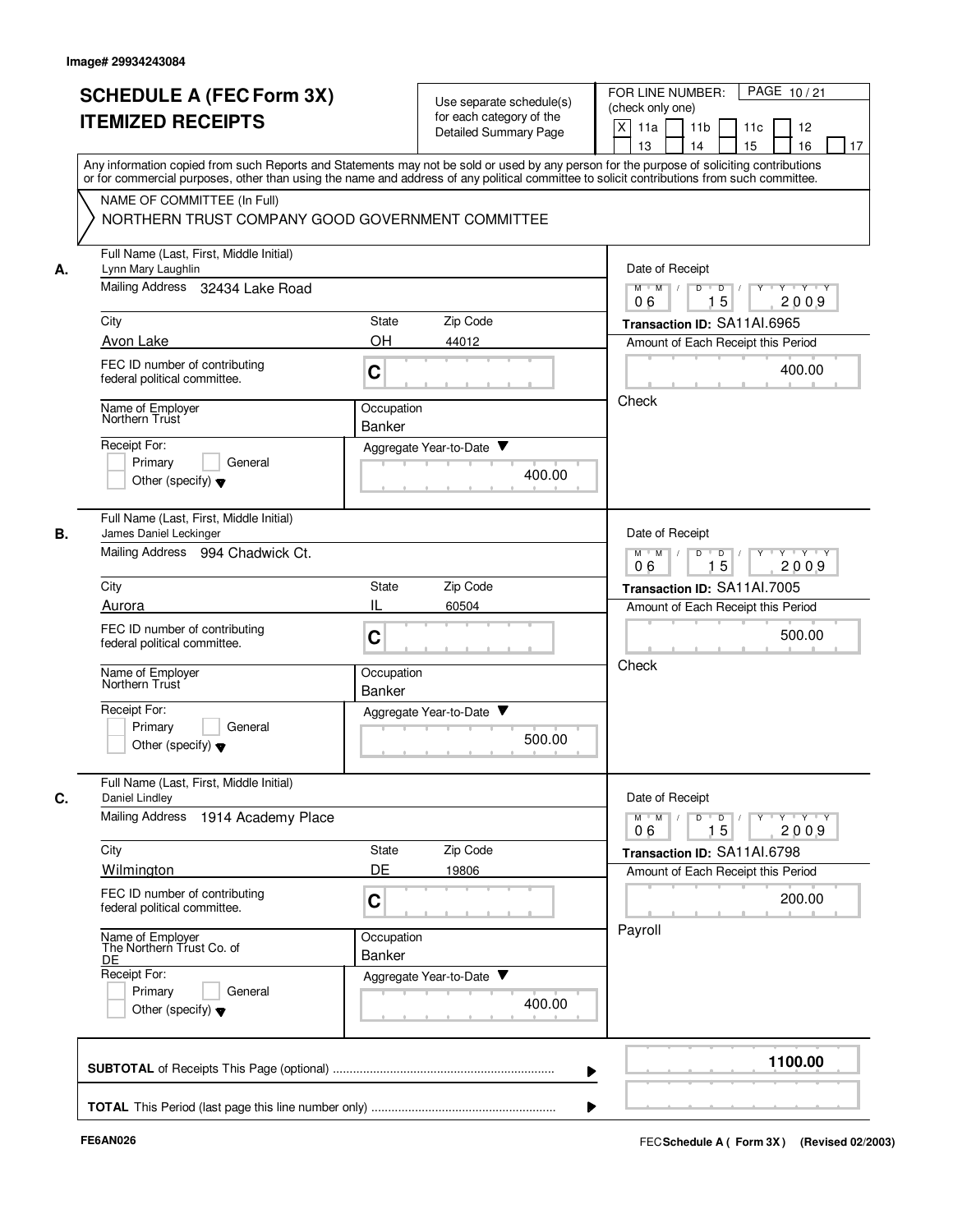| Any information copied from such Reports and Statements may not be sold or used by any person for the purpose of soliciting contributions<br>or for commercial purposes, other than using the name and address of any political committee to solicit contributions from such committee.<br>NAME OF COMMITTEE (In Full)<br>NORTHERN TRUST COMPANY GOOD GOVERNMENT COMMITTEE<br>Full Name (Last, First, Middle Initial)<br>А.<br>William Lyons<br><b>Mailing Address</b><br>11 E. North St.<br>City<br>Hinsdale<br>FEC ID number of contributing<br>federal political committee.<br>Name of Employer<br>Northern Trust Investment-<br>s. NA<br>Receipt For:<br>Primary<br>General<br>Other (specify) $\blacktriangledown$<br>Full Name (Last, First, Middle Initial)<br>L. Sandra Mackel<br><b>Mailing Address</b><br>1582 E. Moonshroud Drive<br>City<br>Oro Valley<br>FEC ID number of contributing<br>federal political committee. | Zip Code<br>State<br>Ш<br>60521<br>C<br>Occupation<br><b>Banker</b><br>Aggregate Year-to-Date ▼<br>500.00 | Date of Receipt<br>$D$ $D$ $I$<br>$M$ $M$ /<br>$Y$ <sup><math>\top</math></sup><br>$Y - Y - Y$<br>15<br>2009<br>06<br>Transaction ID: SA11AI.6959<br>Amount of Each Receipt this Period<br>500.00<br>Check |
|-------------------------------------------------------------------------------------------------------------------------------------------------------------------------------------------------------------------------------------------------------------------------------------------------------------------------------------------------------------------------------------------------------------------------------------------------------------------------------------------------------------------------------------------------------------------------------------------------------------------------------------------------------------------------------------------------------------------------------------------------------------------------------------------------------------------------------------------------------------------------------------------------------------------------------------|-----------------------------------------------------------------------------------------------------------|------------------------------------------------------------------------------------------------------------------------------------------------------------------------------------------------------------|
|                                                                                                                                                                                                                                                                                                                                                                                                                                                                                                                                                                                                                                                                                                                                                                                                                                                                                                                                     |                                                                                                           |                                                                                                                                                                                                            |
|                                                                                                                                                                                                                                                                                                                                                                                                                                                                                                                                                                                                                                                                                                                                                                                                                                                                                                                                     |                                                                                                           |                                                                                                                                                                                                            |
|                                                                                                                                                                                                                                                                                                                                                                                                                                                                                                                                                                                                                                                                                                                                                                                                                                                                                                                                     |                                                                                                           |                                                                                                                                                                                                            |
| В.                                                                                                                                                                                                                                                                                                                                                                                                                                                                                                                                                                                                                                                                                                                                                                                                                                                                                                                                  |                                                                                                           |                                                                                                                                                                                                            |
|                                                                                                                                                                                                                                                                                                                                                                                                                                                                                                                                                                                                                                                                                                                                                                                                                                                                                                                                     |                                                                                                           | Date of Receipt<br>$Y - Y - Y$<br>$M$ M<br>D<br>$\overline{D}$<br>15<br>2009<br>06                                                                                                                         |
| Name of Employer<br>Northern Trust                                                                                                                                                                                                                                                                                                                                                                                                                                                                                                                                                                                                                                                                                                                                                                                                                                                                                                  | State<br>Zip Code<br>AZ<br>85737<br>C<br>Occupation                                                       | Transaction ID: SA11AI.6987<br>Amount of Each Receipt this Period<br>250.00<br>Check                                                                                                                       |
| Receipt For:<br>Primary<br>General<br>Other (specify) $\blacktriangledown$                                                                                                                                                                                                                                                                                                                                                                                                                                                                                                                                                                                                                                                                                                                                                                                                                                                          | <b>Banker</b><br>▼<br>Aggregate Year-to-Date<br>250.00                                                    |                                                                                                                                                                                                            |
| Full Name (Last, First, Middle Initial)<br>C.<br>Stephen J. Maclellan<br><b>Mailing Address</b><br>433 N. Wells<br><b>Unit 602</b><br>City                                                                                                                                                                                                                                                                                                                                                                                                                                                                                                                                                                                                                                                                                                                                                                                          | Zip Code<br>State                                                                                         | Date of Receipt<br>$Y + Y + Y$<br>$M$ $M$ /<br>D<br>$\overline{D}$<br>Y<br>15<br>2009<br>06<br>Transaction ID: SA11Al.7013                                                                                 |
| Chicago<br>FEC ID number of contributing<br>federal political committee.                                                                                                                                                                                                                                                                                                                                                                                                                                                                                                                                                                                                                                                                                                                                                                                                                                                            | IL<br>60654<br>C                                                                                          | Amount of Each Receipt this Period<br>500.00                                                                                                                                                               |
| Name of Employer<br>Northern Trust<br>Receipt For:<br>Primary<br>General<br>Other (specify) $\blacktriangledown$                                                                                                                                                                                                                                                                                                                                                                                                                                                                                                                                                                                                                                                                                                                                                                                                                    | Occupation<br>Banker<br>Aggregate Year-to-Date<br>500.00                                                  | Check                                                                                                                                                                                                      |
|                                                                                                                                                                                                                                                                                                                                                                                                                                                                                                                                                                                                                                                                                                                                                                                                                                                                                                                                     |                                                                                                           | 1250.00                                                                                                                                                                                                    |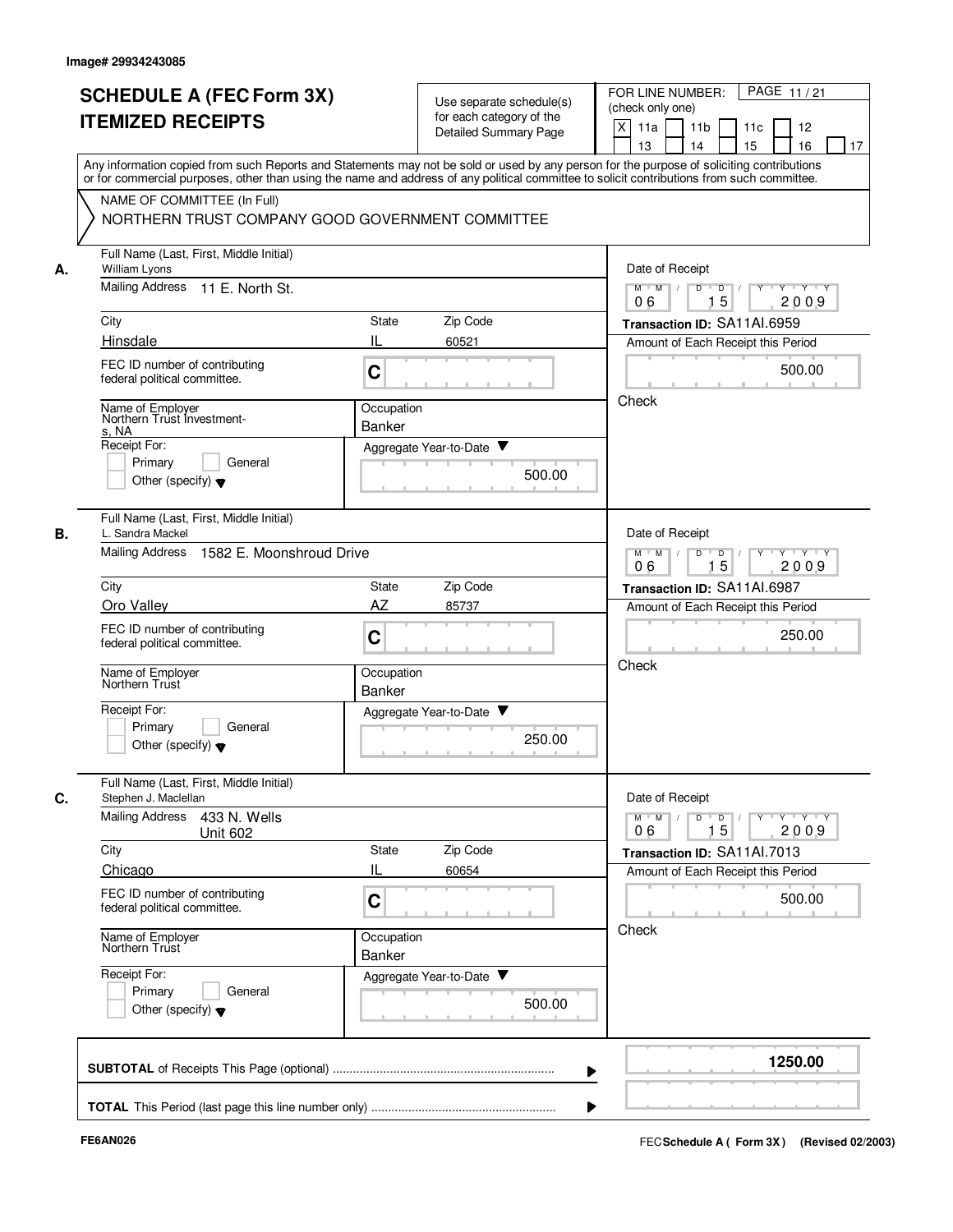|    |                                                                                                                                                                                                                                                                                         |                             |                                                   | PAGE 12/21<br>FOR LINE NUMBER:                                                          |
|----|-----------------------------------------------------------------------------------------------------------------------------------------------------------------------------------------------------------------------------------------------------------------------------------------|-----------------------------|---------------------------------------------------|-----------------------------------------------------------------------------------------|
|    | <b>SCHEDULE A (FEC Form 3X)</b>                                                                                                                                                                                                                                                         |                             | Use separate schedule(s)                          | (check only one)                                                                        |
|    | <b>ITEMIZED RECEIPTS</b>                                                                                                                                                                                                                                                                |                             | for each category of the<br>Detailed Summary Page | X<br>11a<br>11 <sub>b</sub><br>11c<br>12                                                |
|    |                                                                                                                                                                                                                                                                                         |                             |                                                   | 15<br>13<br>14<br>16<br>17                                                              |
|    | Any information copied from such Reports and Statements may not be sold or used by any person for the purpose of soliciting contributions<br>or for commercial purposes, other than using the name and address of any political committee to solicit contributions from such committee. |                             |                                                   |                                                                                         |
|    | NAME OF COMMITTEE (In Full)                                                                                                                                                                                                                                                             |                             |                                                   |                                                                                         |
|    | NORTHERN TRUST COMPANY GOOD GOVERNMENT COMMITTEE                                                                                                                                                                                                                                        |                             |                                                   |                                                                                         |
| А. | Full Name (Last, First, Middle Initial)<br><b>Wayne Muldrow</b>                                                                                                                                                                                                                         |                             |                                                   | Date of Receipt                                                                         |
|    | Mailing Address<br>6639 n. Rockwell Ave<br>#1                                                                                                                                                                                                                                           |                             |                                                   | $M$ $M$ /<br>D<br>$\overline{\mathsf{D}}$<br>$Y - Y - Y$<br>$\Box$<br>15<br>2009<br>06  |
|    | City                                                                                                                                                                                                                                                                                    | State                       | Zip Code                                          | Transaction ID: SA11Al.7019                                                             |
|    | Chicago                                                                                                                                                                                                                                                                                 | IL<br>60645                 |                                                   | Amount of Each Receipt this Period                                                      |
|    | FEC ID number of contributing<br>federal political committee.                                                                                                                                                                                                                           | C                           |                                                   | 300.00                                                                                  |
|    | Name of Employer<br>Northern Trust                                                                                                                                                                                                                                                      | Occupation                  |                                                   | Check                                                                                   |
|    |                                                                                                                                                                                                                                                                                         | Banker                      |                                                   |                                                                                         |
|    | Receipt For:<br>Primary<br>General                                                                                                                                                                                                                                                      | Aggregate Year-to-Date ▼    |                                                   |                                                                                         |
|    | Other (specify) $\blacktriangledown$                                                                                                                                                                                                                                                    |                             | 300.00                                            |                                                                                         |
| В. | Full Name (Last, First, Middle Initial)<br>Ms Helen H Nugent                                                                                                                                                                                                                            |                             |                                                   | Date of Receipt                                                                         |
|    | Mailing Address 2936 Dick Wilson Dr                                                                                                                                                                                                                                                     |                             |                                                   | $Y \vdash Y \vdash Y$<br>$M$ M<br>D<br>D<br>Y<br>15<br>2009<br>06                       |
|    | City                                                                                                                                                                                                                                                                                    | State                       | Zip Code                                          | Transaction ID: SA11AI.6978                                                             |
|    | Sarasota                                                                                                                                                                                                                                                                                | FL<br>34240                 |                                                   | Amount of Each Receipt this Period                                                      |
|    | FEC ID number of contributing<br>federal political committee.                                                                                                                                                                                                                           | C                           |                                                   | 250.00                                                                                  |
|    | Name of Employer<br>Northern Trust Bank, FL                                                                                                                                                                                                                                             | Occupation<br><b>Banker</b> |                                                   | Check                                                                                   |
|    | Receipt For:                                                                                                                                                                                                                                                                            | Aggregate Year-to-Date      |                                                   |                                                                                         |
|    | Primary<br>General<br>Other (specify) $\blacktriangledown$                                                                                                                                                                                                                              |                             | 250.00                                            |                                                                                         |
| C. | Full Name (Last, First, Middle Initial)<br><b>Thomas Oliveri</b>                                                                                                                                                                                                                        |                             |                                                   | Date of Receipt                                                                         |
|    | <b>Mailing Address</b><br>5170 Regency Isles Way                                                                                                                                                                                                                                        |                             |                                                   | $M^{\prime}$ $M^{\prime}$ /<br>y y y y y y<br>D<br>$\overline{D}$ /<br>15<br>2009<br>06 |
|    | City                                                                                                                                                                                                                                                                                    | State                       | Zip Code                                          | Transaction ID: SA11Al.7020                                                             |
|    | <b>Cooper City</b>                                                                                                                                                                                                                                                                      | FL<br>33330                 |                                                   | Amount of Each Receipt this Period                                                      |
|    | FEC ID number of contributing<br>federal political committee.                                                                                                                                                                                                                           | C                           |                                                   | 300.00                                                                                  |
|    | Name of Employer<br>Northern Trust                                                                                                                                                                                                                                                      | Occupation<br>Banker        |                                                   | Check                                                                                   |
|    | Receipt For:                                                                                                                                                                                                                                                                            | Aggregate Year-to-Date      |                                                   |                                                                                         |
|    | Primary<br>General<br>Other (specify) $\blacktriangledown$                                                                                                                                                                                                                              |                             | 300.00                                            |                                                                                         |
|    |                                                                                                                                                                                                                                                                                         |                             |                                                   |                                                                                         |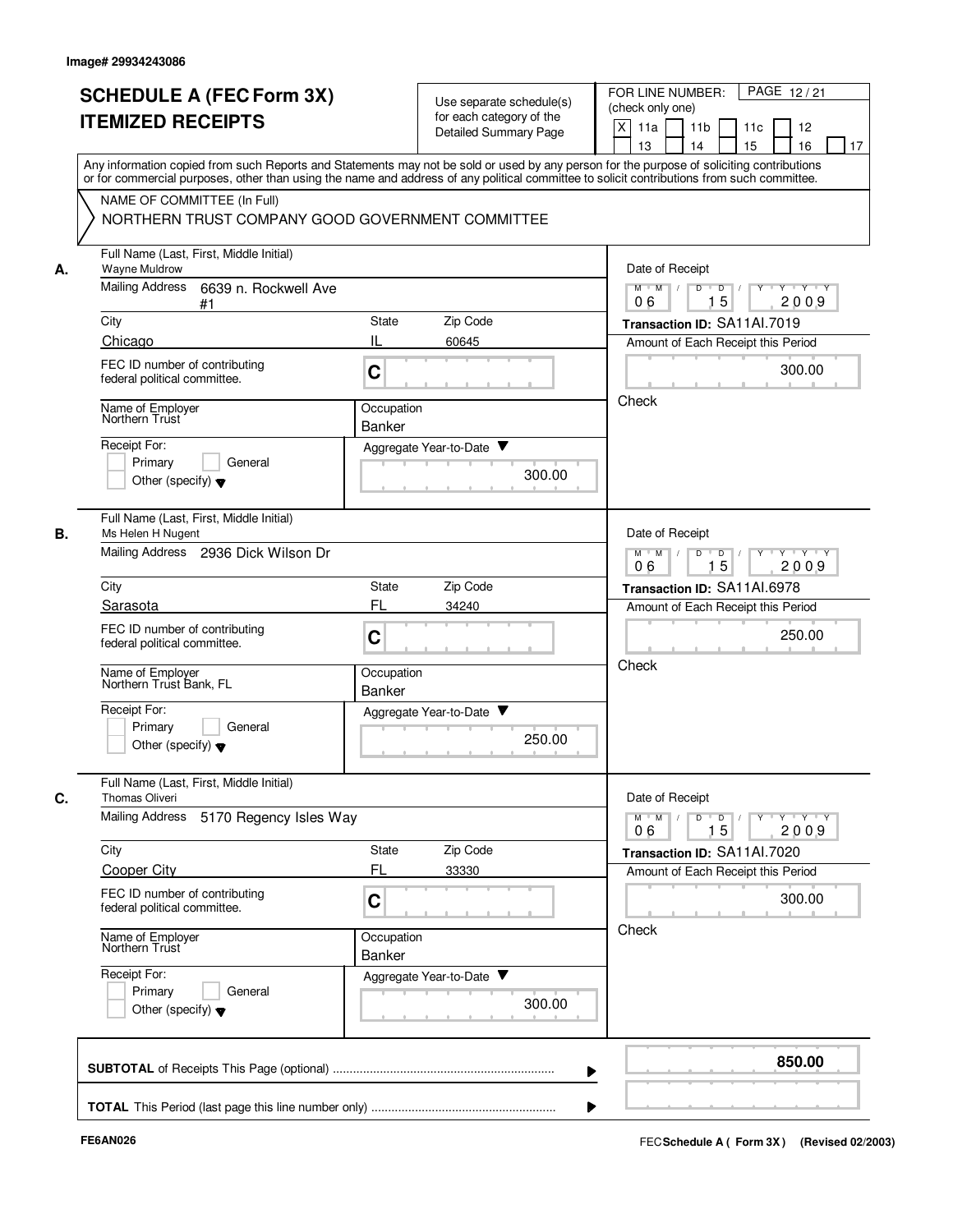|    | <b>SCHEDULE A (FEC Form 3X)</b><br><b>ITEMIZED RECEIPTS</b><br>NAME OF COMMITTEE (In Full)<br>NORTHERN TRUST COMPANY GOOD GOVERNMENT COMMITTEE<br>Full Name (Last, First, Middle Initial)<br>Douglas P Regan | Use separate schedule(s)<br>for each category of the<br>Detailed Summary Page<br>Any information copied from such Reports and Statements may not be sold or used by any person for the purpose of soliciting contributions<br>or for commercial purposes, other than using the name and address of any political committee to solicit contributions from such committee. | (check only one)<br>X<br>11a<br>11 <sub>b</sub><br>11c<br>12<br>15<br>13<br>14<br>16<br>17                                                                                   |
|----|--------------------------------------------------------------------------------------------------------------------------------------------------------------------------------------------------------------|--------------------------------------------------------------------------------------------------------------------------------------------------------------------------------------------------------------------------------------------------------------------------------------------------------------------------------------------------------------------------|------------------------------------------------------------------------------------------------------------------------------------------------------------------------------|
|    |                                                                                                                                                                                                              |                                                                                                                                                                                                                                                                                                                                                                          |                                                                                                                                                                              |
| А. |                                                                                                                                                                                                              |                                                                                                                                                                                                                                                                                                                                                                          |                                                                                                                                                                              |
|    |                                                                                                                                                                                                              |                                                                                                                                                                                                                                                                                                                                                                          |                                                                                                                                                                              |
|    |                                                                                                                                                                                                              |                                                                                                                                                                                                                                                                                                                                                                          |                                                                                                                                                                              |
|    |                                                                                                                                                                                                              |                                                                                                                                                                                                                                                                                                                                                                          |                                                                                                                                                                              |
|    |                                                                                                                                                                                                              |                                                                                                                                                                                                                                                                                                                                                                          | Date of Receipt                                                                                                                                                              |
|    | <b>Mailing Address</b><br>340 East Randolph<br>Apartment 3804                                                                                                                                                |                                                                                                                                                                                                                                                                                                                                                                          | $M$ $M$ /<br>D<br>D<br>$Y - Y - Y$<br>15<br>2009<br>05                                                                                                                       |
|    | City                                                                                                                                                                                                         | Zip Code<br>State                                                                                                                                                                                                                                                                                                                                                        | Transaction ID: SA11AI.6749                                                                                                                                                  |
|    | Chicago                                                                                                                                                                                                      | IL<br>60601                                                                                                                                                                                                                                                                                                                                                              | Amount of Each Receipt this Period                                                                                                                                           |
|    | FEC ID number of contributing<br>federal political committee.                                                                                                                                                | C                                                                                                                                                                                                                                                                                                                                                                        | 250.00                                                                                                                                                                       |
|    | Name of Employer<br>Northern Trust                                                                                                                                                                           | Occupation<br>Banker                                                                                                                                                                                                                                                                                                                                                     | Payroll                                                                                                                                                                      |
|    | Receipt For:                                                                                                                                                                                                 | Aggregate Year-to-Date ▼                                                                                                                                                                                                                                                                                                                                                 |                                                                                                                                                                              |
|    | Primary<br>General                                                                                                                                                                                           | 250.00                                                                                                                                                                                                                                                                                                                                                                   |                                                                                                                                                                              |
|    | Other (specify) $\blacktriangledown$                                                                                                                                                                         |                                                                                                                                                                                                                                                                                                                                                                          |                                                                                                                                                                              |
| В. | Full Name (Last, First, Middle Initial)<br>Douglas P Regan                                                                                                                                                   |                                                                                                                                                                                                                                                                                                                                                                          | Date of Receipt                                                                                                                                                              |
|    | <b>Mailing Address</b><br>340 East Randolph<br>Apartment 3804                                                                                                                                                |                                                                                                                                                                                                                                                                                                                                                                          | $Y - Y - Y$<br>$M$ M<br>D<br>D<br>Y<br>15<br>2009<br>06                                                                                                                      |
|    | City                                                                                                                                                                                                         | <b>State</b><br>Zip Code                                                                                                                                                                                                                                                                                                                                                 | Transaction ID: SA11AI.6903                                                                                                                                                  |
|    | Chicago                                                                                                                                                                                                      | IL<br>60601                                                                                                                                                                                                                                                                                                                                                              | Amount of Each Receipt this Period                                                                                                                                           |
|    | FEC ID number of contributing<br>federal political committee.                                                                                                                                                | C                                                                                                                                                                                                                                                                                                                                                                        | 250.00                                                                                                                                                                       |
|    | Name of Employer<br>Northern Trust                                                                                                                                                                           | Occupation<br><b>Banker</b>                                                                                                                                                                                                                                                                                                                                              | Payroll                                                                                                                                                                      |
|    | Receipt For:                                                                                                                                                                                                 | Aggregate Year-to-Date                                                                                                                                                                                                                                                                                                                                                   |                                                                                                                                                                              |
|    | Primary<br>General<br>Other (specify) $\blacktriangledown$                                                                                                                                                   | 500.00                                                                                                                                                                                                                                                                                                                                                                   |                                                                                                                                                                              |
|    | Full Name (Last, First, Middle Initial)                                                                                                                                                                      |                                                                                                                                                                                                                                                                                                                                                                          |                                                                                                                                                                              |
| C. | Jana R Schreuder<br><b>Mailing Address</b><br>803 Armour Dr.                                                                                                                                                 |                                                                                                                                                                                                                                                                                                                                                                          | Date of Receipt<br>$\mathsf{Y} \dashv \mathsf{Y} \dashv \mathsf{Y} \dashv \mathsf{Y}$<br>$M$ $M$ /<br>D<br>$\blacksquare$ D $\blacksquare$ /<br>0 <sub>5</sub><br>15<br>2009 |
|    | City                                                                                                                                                                                                         | State<br>Zip Code                                                                                                                                                                                                                                                                                                                                                        | Transaction ID: SA11AI.6757                                                                                                                                                  |
|    | Lake Bluff                                                                                                                                                                                                   | IL<br>60044                                                                                                                                                                                                                                                                                                                                                              | Amount of Each Receipt this Period                                                                                                                                           |
|    | FEC ID number of contributing<br>federal political committee.                                                                                                                                                | C                                                                                                                                                                                                                                                                                                                                                                        | 500.00                                                                                                                                                                       |
|    | Name of Employer<br>Northern Trust                                                                                                                                                                           | Occupation<br>Banker                                                                                                                                                                                                                                                                                                                                                     | Payroll                                                                                                                                                                      |
|    | Receipt For:                                                                                                                                                                                                 | Aggregate Year-to-Date                                                                                                                                                                                                                                                                                                                                                   |                                                                                                                                                                              |
|    | Primary<br>General<br>Other (specify) $\blacktriangledown$                                                                                                                                                   | 500.00                                                                                                                                                                                                                                                                                                                                                                   |                                                                                                                                                                              |
|    |                                                                                                                                                                                                              |                                                                                                                                                                                                                                                                                                                                                                          | 1000.00                                                                                                                                                                      |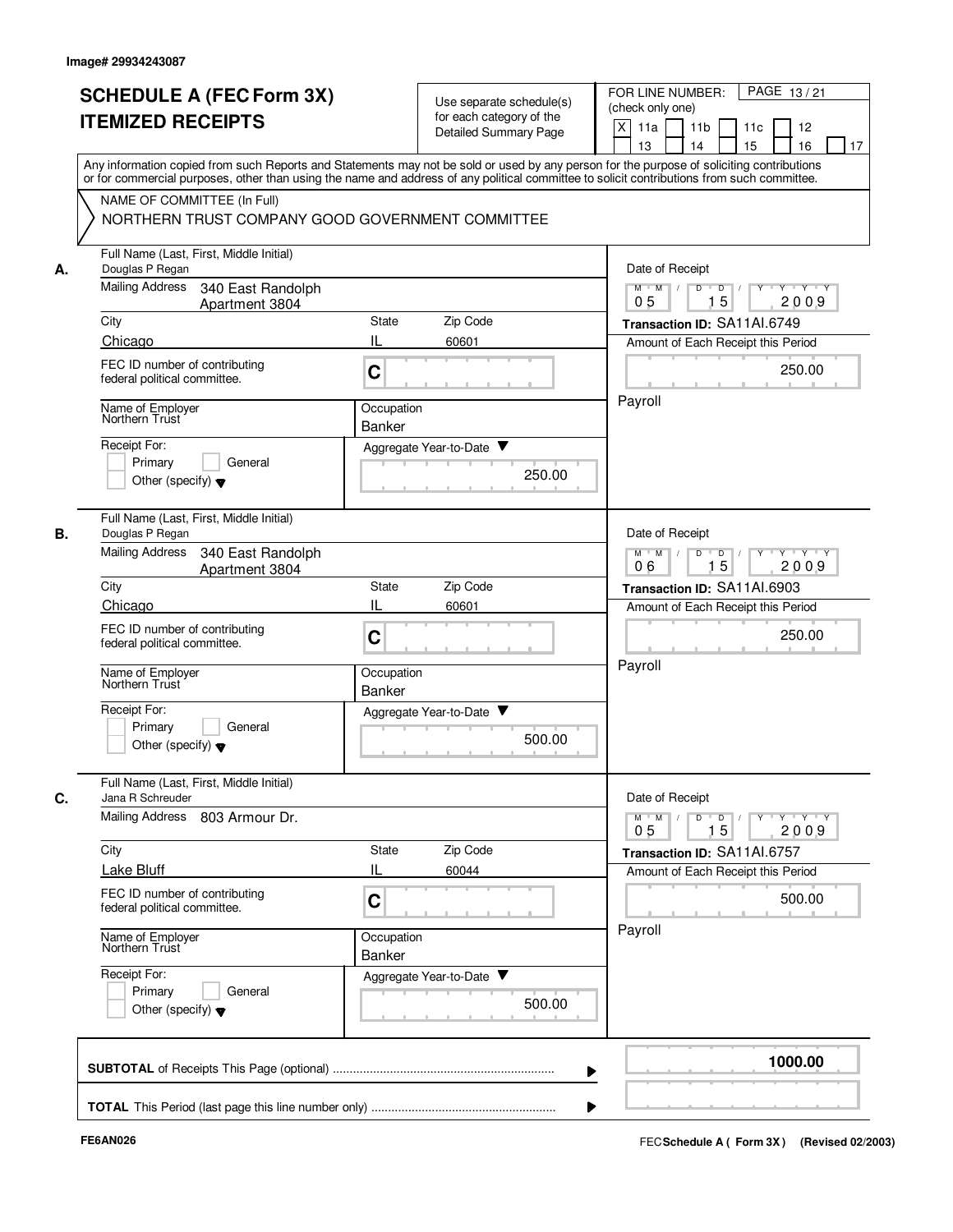| <b>SCHEDULE A (FEC Form 3X)</b><br><b>ITEMIZED RECEIPTS</b>                | Use separate schedule(s)<br>for each category of the<br>Detailed Summary Page                                                                                                                                                                                                           | PAGE 14/21<br>FOR LINE NUMBER:<br>(check only one)<br>X<br>11 <sub>b</sub><br>11a<br>11c<br>12                                |
|----------------------------------------------------------------------------|-----------------------------------------------------------------------------------------------------------------------------------------------------------------------------------------------------------------------------------------------------------------------------------------|-------------------------------------------------------------------------------------------------------------------------------|
|                                                                            | Any information copied from such Reports and Statements may not be sold or used by any person for the purpose of soliciting contributions<br>or for commercial purposes, other than using the name and address of any political committee to solicit contributions from such committee. | 15<br>13<br>14<br>16<br>17                                                                                                    |
| NAME OF COMMITTEE (In Full)                                                | NORTHERN TRUST COMPANY GOOD GOVERNMENT COMMITTEE                                                                                                                                                                                                                                        |                                                                                                                               |
| Full Name (Last, First, Middle Initial)<br>Jana R Schreuder                |                                                                                                                                                                                                                                                                                         | Date of Receipt                                                                                                               |
| Mailing Address<br>803 Armour Dr.                                          |                                                                                                                                                                                                                                                                                         | $M$ $M$ /<br>D<br>$\overline{D}$ /<br>$Y$ <sup>U</sup><br>Y Y Y Y<br>15<br>06<br>2009                                         |
| City                                                                       | Zip Code<br>State                                                                                                                                                                                                                                                                       | Transaction ID: SA11AI.6909                                                                                                   |
| Lake Bluff                                                                 | IL<br>60044                                                                                                                                                                                                                                                                             | Amount of Each Receipt this Period                                                                                            |
| FEC ID number of contributing<br>federal political committee.              | C                                                                                                                                                                                                                                                                                       | 500.00                                                                                                                        |
| Name of Employer<br>Northern Trust                                         | Occupation<br>Banker                                                                                                                                                                                                                                                                    | Payroll                                                                                                                       |
| Receipt For:                                                               | Aggregate Year-to-Date ▼                                                                                                                                                                                                                                                                |                                                                                                                               |
| Primary<br>General<br>Other (specify) $\blacktriangledown$                 | 1000.00                                                                                                                                                                                                                                                                                 |                                                                                                                               |
| Full Name (Last, First, Middle Initial)<br>В.<br>Y. Douglas Wang           |                                                                                                                                                                                                                                                                                         | Date of Receipt                                                                                                               |
| <b>Mailing Address</b><br>2903 Southighton Road                            |                                                                                                                                                                                                                                                                                         | $Y - Y - Y$<br>$M$ M<br>D<br>D<br>15<br>2009<br>06                                                                            |
| City                                                                       | Zip Code<br>State                                                                                                                                                                                                                                                                       | Transaction ID: SA11AI.6963                                                                                                   |
| <b>Shaker Heights</b>                                                      | OH<br>44120                                                                                                                                                                                                                                                                             | Amount of Each Receipt this Period                                                                                            |
| FEC ID number of contributing<br>federal political committee.              | C                                                                                                                                                                                                                                                                                       | 400.00                                                                                                                        |
| Name of Employer<br>Northern Trust                                         | Occupation<br><b>Banker</b>                                                                                                                                                                                                                                                             | Check                                                                                                                         |
| Receipt For:<br>Primary<br>General<br>Other (specify) $\blacktriangledown$ | v<br>Aggregate Year-to-Date<br>400.00                                                                                                                                                                                                                                                   |                                                                                                                               |
| Full Name (Last, First, Middle Initial)<br>C.<br>R Kelly Welsh             |                                                                                                                                                                                                                                                                                         | Date of Receipt                                                                                                               |
| Mailing Address 2119 N Clifton                                             |                                                                                                                                                                                                                                                                                         | $\mathsf{Y} \dashv \mathsf{Y} \dashv \mathsf{Y}$<br>$M$ $M$ /<br>D<br>$\overline{D}$<br>$Y$ <sup>-1</sup><br>15<br>2009<br>06 |
| City<br>Chicago                                                            | Zip Code<br>State<br>IL<br>60614                                                                                                                                                                                                                                                        | Transaction ID: SA11AI.6981                                                                                                   |
| FEC ID number of contributing<br>federal political committee.              | C                                                                                                                                                                                                                                                                                       | Amount of Each Receipt this Period<br>2000.00                                                                                 |
| Name of Employer<br>The Northern Trust Co.                                 | Occupation<br>Banker                                                                                                                                                                                                                                                                    | Check                                                                                                                         |
| Receipt For:<br>Primary<br>General<br>Other (specify) $\blacktriangledown$ | Aggregate Year-to-Date<br>2000.00                                                                                                                                                                                                                                                       |                                                                                                                               |
|                                                                            |                                                                                                                                                                                                                                                                                         | 2900.00                                                                                                                       |
|                                                                            |                                                                                                                                                                                                                                                                                         |                                                                                                                               |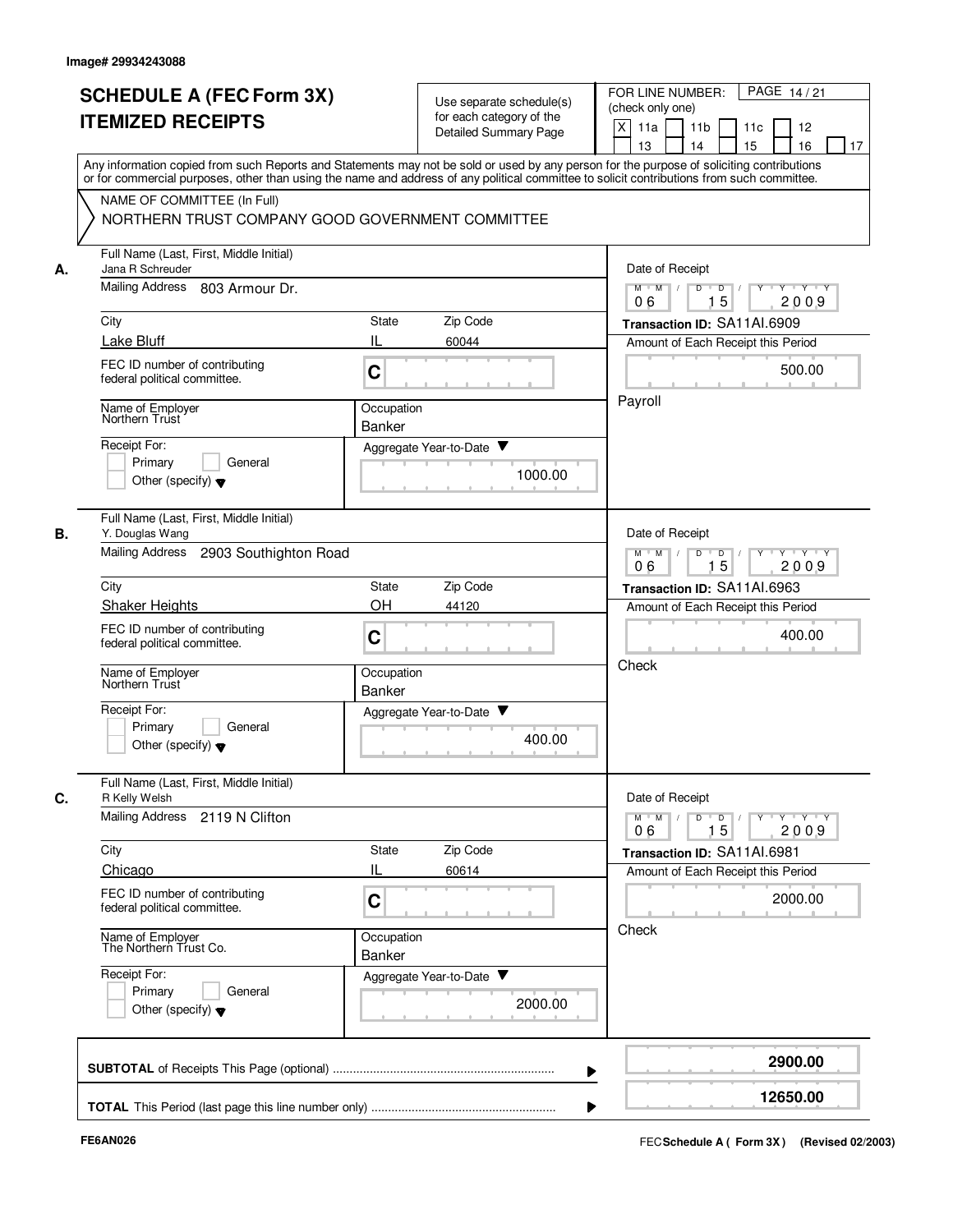| <b>SCHEDULE B (FEC Form 3X)</b><br><b>ITEMIZED DISBURSEMENTS</b>                                                                                                                                                                                                                                                                                                          | Use separate schedule(s)<br>for each category of the<br><b>Detailed Summary Page</b> | (check only one)<br>21 <sub>b</sub><br>27 | FOR LINE NUMBER:<br>PAGE 15/21<br>22<br>26<br>23<br>24<br>25<br>28a<br>28 <sub>b</sub><br>28c<br>29<br>30 <sub>b</sub> |
|---------------------------------------------------------------------------------------------------------------------------------------------------------------------------------------------------------------------------------------------------------------------------------------------------------------------------------------------------------------------------|--------------------------------------------------------------------------------------|-------------------------------------------|------------------------------------------------------------------------------------------------------------------------|
| Any Information copied from such Reports and Statements may not be sold or used by any person for the purpose of soliciting contributions<br>or for commercial purposes, other than using the name and address of any political committee to solicit contributions from such committee<br>NAME OF COMMITTEE (In Full)<br>NORTHERN TRUST COMPANY GOOD GOVERNMENT COMMITTEE |                                                                                      |                                           |                                                                                                                        |
| Full Name (Last, First, Middle Initial)<br>А.<br>Melissa Bean                                                                                                                                                                                                                                                                                                             |                                                                                      |                                           | Transaction ID: SB23.7025<br>Date of Disbursement<br>D<br>M<br>$2\stackrel{D}{8}$<br>М<br>2009                         |
| <b>Mailing Address</b><br>PO Box 3068                                                                                                                                                                                                                                                                                                                                     |                                                                                      |                                           | 0 <sub>5</sub>                                                                                                         |
| City<br>Barrington                                                                                                                                                                                                                                                                                                                                                        | Zip Code<br>State<br>60011<br>IL                                                     |                                           | Amount of Each Disbursement this Period                                                                                |
| Purpose of Disbursement                                                                                                                                                                                                                                                                                                                                                   |                                                                                      | 011                                       | 2400.00                                                                                                                |
| <b>Candidate Name</b><br>Melissa Bean for Congress                                                                                                                                                                                                                                                                                                                        |                                                                                      | Category/<br>Type                         |                                                                                                                        |
| Office Sought:<br>House<br>Senate<br>President<br>District:<br>State:                                                                                                                                                                                                                                                                                                     | Disbursement For:<br>Primary<br>General<br>Other (specify) $\blacktriangledown$      |                                           |                                                                                                                        |
| Full Name (Last, First, Middle Initial)<br>В.<br><b>JUDY BIGGERT</b>                                                                                                                                                                                                                                                                                                      |                                                                                      |                                           | Transaction ID: SB23.7026<br>Date of Disbursement                                                                      |
| <b>Mailing Address</b><br>P.O. Box 637                                                                                                                                                                                                                                                                                                                                    |                                                                                      |                                           | $\overline{22}$<br>M<br>М<br>2009<br>0°6                                                                               |
| City<br>Hinsdale                                                                                                                                                                                                                                                                                                                                                          | <b>State</b><br>Zip Code<br>IL<br>60521                                              |                                           | Amount of Each Disbursement this Period                                                                                |
| Purpose of Disbursement<br><b>Candidate Name</b>                                                                                                                                                                                                                                                                                                                          |                                                                                      | 011<br>Category/                          | 5000.00                                                                                                                |
| <b>JUDY BIGGERT FOR CONGRESS</b><br>Office Sought:<br>$x$ House                                                                                                                                                                                                                                                                                                           | Disbursement For:                                                                    | Type                                      |                                                                                                                        |
| Senate<br>President<br>District: 13<br>State: IL                                                                                                                                                                                                                                                                                                                          | Primary<br>General<br>Other (specify) $\blacktriangledown$                           |                                           |                                                                                                                        |
| Full Name (Last, First, Middle Initial)<br>C.<br>Debbie Halvorson                                                                                                                                                                                                                                                                                                         |                                                                                      |                                           | Transaction ID: SB23.7029<br>Date of Disbursement                                                                      |
| <b>Mailing Address</b><br><b>PO Box 176</b>                                                                                                                                                                                                                                                                                                                               |                                                                                      |                                           | M<br>M<br>D<br>$2\frac{D}{2}$<br>2009<br>06                                                                            |
| City<br>Crete                                                                                                                                                                                                                                                                                                                                                             | State<br>Zip Code<br>60417<br>IL                                                     |                                           | Amount of Each Disbursement this Period                                                                                |
| Purpose of Disbursement                                                                                                                                                                                                                                                                                                                                                   |                                                                                      | 011                                       | 500.00                                                                                                                 |
| <b>Candidate Name</b><br>Debbie Halvorson for Congress                                                                                                                                                                                                                                                                                                                    |                                                                                      | Category/<br>Type                         |                                                                                                                        |
| Office Sought:<br>$x$ House<br>Senate<br>President                                                                                                                                                                                                                                                                                                                        | Disbursement For:<br>Primary<br>General<br>Other (specify) $\blacktriangledown$      |                                           |                                                                                                                        |
| State: IL<br>District:                                                                                                                                                                                                                                                                                                                                                    |                                                                                      |                                           |                                                                                                                        |
|                                                                                                                                                                                                                                                                                                                                                                           |                                                                                      | ▶                                         | 7900.00                                                                                                                |
|                                                                                                                                                                                                                                                                                                                                                                           |                                                                                      | ▶                                         |                                                                                                                        |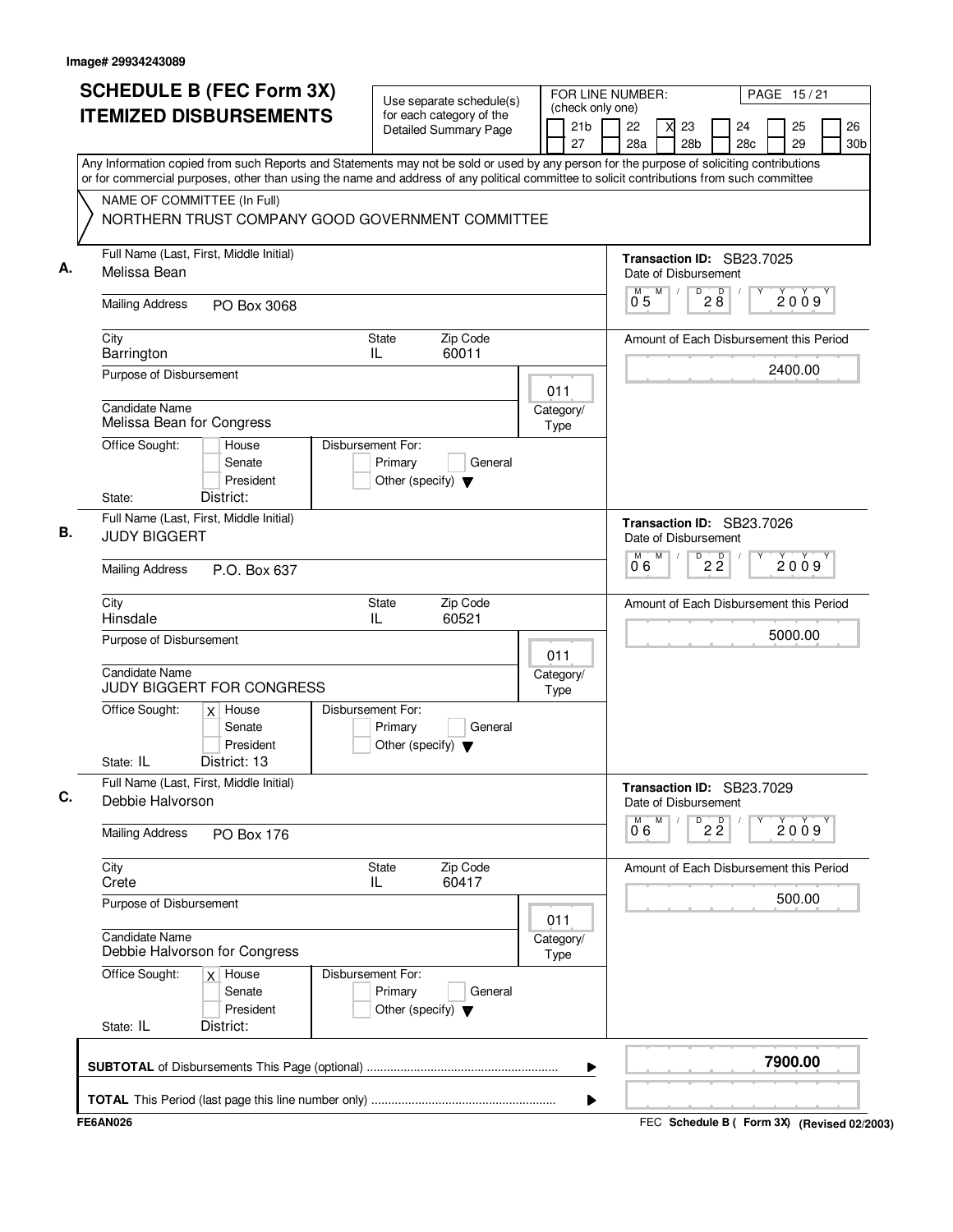| <b>ITEMIZED DISBURSEMENTS</b>                                                                                                                                                                                                                                                                                                                                             | Use separate schedule(s)<br>for each category of the<br><b>Detailed Summary Page</b> | (check only one)      |                    |   |                                                   |                                 |           |          |                       |
|---------------------------------------------------------------------------------------------------------------------------------------------------------------------------------------------------------------------------------------------------------------------------------------------------------------------------------------------------------------------------|--------------------------------------------------------------------------------------|-----------------------|--------------------|---|---------------------------------------------------|---------------------------------|-----------|----------|-----------------------|
|                                                                                                                                                                                                                                                                                                                                                                           |                                                                                      | 21 <sub>b</sub><br>27 | 22<br>28a          |   | 23<br>28 <sub>b</sub>                             |                                 | 24<br>28c | 25<br>29 | 26<br>30 <sub>b</sub> |
| Any Information copied from such Reports and Statements may not be sold or used by any person for the purpose of soliciting contributions<br>or for commercial purposes, other than using the name and address of any political committee to solicit contributions from such committee<br>NAME OF COMMITTEE (In Full)<br>NORTHERN TRUST COMPANY GOOD GOVERNMENT COMMITTEE |                                                                                      |                       |                    |   |                                                   |                                 |           |          |                       |
| Full Name (Last, First, Middle Initial)<br>Peter Roskam                                                                                                                                                                                                                                                                                                                   |                                                                                      |                       |                    | M | Transaction ID: SB23.7022<br>Date of Disbursement | $\overline{P}$ 2 $\overline{8}$ |           |          |                       |
| <b>Mailing Address</b><br><b>PO Box 713</b>                                                                                                                                                                                                                                                                                                                               |                                                                                      |                       | 0 <sub>5</sub>     |   |                                                   |                                 |           | 2009     |                       |
| City<br>Wheaton                                                                                                                                                                                                                                                                                                                                                           | Zip Code<br>State<br>60189<br>IL                                                     |                       |                    |   | Amount of Each Disbursement this Period           |                                 |           |          |                       |
| Purpose of Disbursement                                                                                                                                                                                                                                                                                                                                                   |                                                                                      | 011                   |                    |   |                                                   |                                 |           | 1350.00  |                       |
| Candidate Name<br>Roskam for Congress                                                                                                                                                                                                                                                                                                                                     |                                                                                      | Category/<br>Type     |                    |   |                                                   |                                 |           |          |                       |
| Office Sought:<br>$x$ House<br>Senate<br>President                                                                                                                                                                                                                                                                                                                        | Disbursement For:<br>Primary<br>General<br>Other (specify) $\blacktriangledown$      |                       |                    |   |                                                   |                                 |           |          |                       |
| District: 06<br>State: IL<br>Full Name (Last, First, Middle Initial)                                                                                                                                                                                                                                                                                                      |                                                                                      |                       |                    |   | Transaction ID: SB23.7023                         |                                 |           |          |                       |
| Peter Roskam                                                                                                                                                                                                                                                                                                                                                              |                                                                                      |                       |                    | M | Date of Disbursement<br>D                         |                                 |           |          |                       |
| <b>Mailing Address</b><br><b>PO Box 713</b>                                                                                                                                                                                                                                                                                                                               |                                                                                      |                       | $\overline{0}^M$ 5 |   |                                                   | 28                              |           | 2009     |                       |
| City<br>Wheaton                                                                                                                                                                                                                                                                                                                                                           | Zip Code<br><b>State</b><br>60189<br>IL                                              |                       |                    |   | Amount of Each Disbursement this Period           |                                 |           |          |                       |
| Purpose of Disbursement                                                                                                                                                                                                                                                                                                                                                   |                                                                                      | 011                   |                    |   |                                                   |                                 |           | 150.00   |                       |
| <b>Candidate Name</b><br><b>ROSKAM PAC</b>                                                                                                                                                                                                                                                                                                                                |                                                                                      | Category/<br>Type     |                    |   |                                                   |                                 |           |          |                       |
| Office Sought:<br>House<br>Senate<br>President<br>District:<br>State:                                                                                                                                                                                                                                                                                                     | Disbursement For:<br>Primary<br>General<br>Other (specify) $\blacktriangledown$      |                       |                    |   |                                                   |                                 |           |          |                       |
| Full Name (Last, First, Middle Initial)<br>Jan Schakowsky                                                                                                                                                                                                                                                                                                                 |                                                                                      |                       |                    |   | Transaction ID: SB23.7021<br>Date of Disbursement |                                 |           |          |                       |
| <b>Mailing Address</b><br>PO Box 5130                                                                                                                                                                                                                                                                                                                                     |                                                                                      |                       | м<br>04            | M | D                                                 | $\overline{15}$                 |           | 2009     |                       |
| City<br>Evanston                                                                                                                                                                                                                                                                                                                                                          | Zip Code<br><b>State</b><br>60204<br>IL                                              |                       |                    |   | Amount of Each Disbursement this Period           |                                 |           |          |                       |
| Purpose of Disbursement                                                                                                                                                                                                                                                                                                                                                   |                                                                                      | 011                   |                    |   |                                                   |                                 |           | 1500.00  |                       |
| <b>Candidate Name</b><br>Schakowsky for Congress                                                                                                                                                                                                                                                                                                                          |                                                                                      | Category/<br>Type     |                    |   |                                                   |                                 |           |          |                       |
| Office Sought:<br>$x \mid$ House<br>Senate<br>President<br>District: 09<br>State: IL                                                                                                                                                                                                                                                                                      | Disbursement For:<br>Primary<br>General<br>Other (specify) $\blacktriangledown$      |                       |                    |   |                                                   |                                 |           |          |                       |
|                                                                                                                                                                                                                                                                                                                                                                           |                                                                                      | ▶                     |                    |   |                                                   |                                 |           | 3000.00  |                       |
|                                                                                                                                                                                                                                                                                                                                                                           |                                                                                      |                       |                    |   |                                                   |                                 |           | 10900.00 |                       |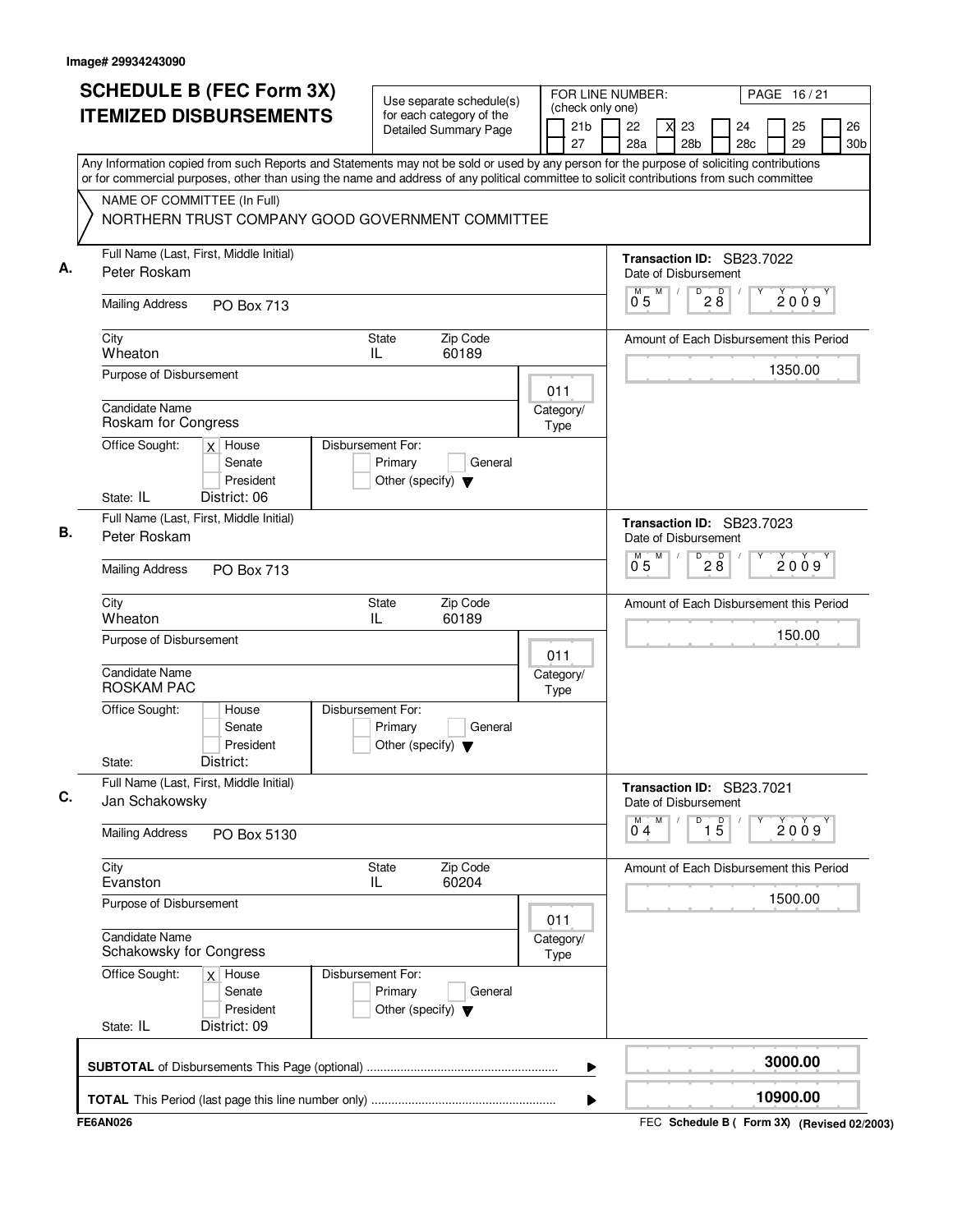|    | <b>SCHEDULE B (FEC Form 3X)</b>                                                                                                                                                                                                                                                        | Use separate schedule(s)                                                        |      | FOR LINE NUMBER:<br>(check only one) |           |   |                              |                   |                                         |   | PAGE 17/21 |                       |
|----|----------------------------------------------------------------------------------------------------------------------------------------------------------------------------------------------------------------------------------------------------------------------------------------|---------------------------------------------------------------------------------|------|--------------------------------------|-----------|---|------------------------------|-------------------|-----------------------------------------|---|------------|-----------------------|
|    | <b>ITEMIZED DISBURSEMENTS</b>                                                                                                                                                                                                                                                          | for each category of the<br><b>Detailed Summary Page</b>                        |      | 21 <sub>b</sub><br>27                | 22<br>28a |   | 23<br>28 <sub>b</sub>        |                   | 24<br>28 <sub>c</sub>                   | X | 25<br>29   | 26<br>30 <sub>b</sub> |
|    | Any Information copied from such Reports and Statements may not be sold or used by any person for the purpose of soliciting contributions<br>or for commercial purposes, other than using the name and address of any political committee to solicit contributions from such committee |                                                                                 |      |                                      |           |   |                              |                   |                                         |   |            |                       |
|    | NAME OF COMMITTEE (In Full)<br>NORTHERN TRUST COMPANY GOOD GOVERNMENT COMMITTEE                                                                                                                                                                                                        |                                                                                 |      |                                      |           |   |                              |                   |                                         |   |            |                       |
| А. | Full Name (Last, First, Middle Initial)<br>Suzanne Bassi                                                                                                                                                                                                                               |                                                                                 |      |                                      |           |   | Date of Disbursement         |                   | Transaction ID: SB29.7034               |   |            |                       |
|    | <b>Mailing Address</b><br>PO Box 696                                                                                                                                                                                                                                                   |                                                                                 |      |                                      | M<br>04   | M | $\overline{D}$<br>$\sqrt{2}$ | $\overline{1\,5}$ |                                         |   | 2009       |                       |
|    | City<br>Palatine                                                                                                                                                                                                                                                                       | Zip Code<br>State<br>60078<br>IL                                                |      |                                      |           |   |                              |                   | Amount of Each Disbursement this Period |   |            |                       |
|    | Purpose of Disbursement                                                                                                                                                                                                                                                                |                                                                                 | 011  |                                      |           |   |                              |                   |                                         |   | 500.00     |                       |
|    | Candidate Name<br>Citizen's for Bassi                                                                                                                                                                                                                                                  |                                                                                 | Type | Category/                            |           |   |                              |                   |                                         |   |            |                       |
|    | Office Sought:<br>House<br>Senate<br>President                                                                                                                                                                                                                                         | Disbursement For:<br>Primary<br>General<br>Other (specify) $\blacktriangledown$ |      |                                      |           |   |                              |                   |                                         |   |            |                       |
|    | State: IL<br>District:<br>Full Name (Last, First, Middle Initial)                                                                                                                                                                                                                      |                                                                                 |      |                                      |           |   |                              |                   | Transaction ID: SB29.7039               |   |            |                       |
| В. | Suzanne Bassi                                                                                                                                                                                                                                                                          |                                                                                 |      |                                      |           |   | Date of Disbursement         |                   |                                         |   |            |                       |
|    | <b>Mailing Address</b><br>PO Box 696                                                                                                                                                                                                                                                   |                                                                                 |      |                                      | м<br>0.6  | M | D                            | $2\overline{2}$   |                                         |   | 2009       |                       |
|    | City<br>Palatine                                                                                                                                                                                                                                                                       | Zip Code<br><b>State</b><br>IL<br>60078                                         |      |                                      |           |   |                              |                   | Amount of Each Disbursement this Period |   |            |                       |
|    | Purpose of Disbursement                                                                                                                                                                                                                                                                |                                                                                 | 011  |                                      |           |   |                              |                   |                                         |   | 450.00     |                       |
|    | Candidate Name<br>Citizen's for Bassi                                                                                                                                                                                                                                                  |                                                                                 | Type | Category/                            |           |   |                              |                   |                                         |   |            |                       |
|    | Office Sought:<br>House<br>Senate<br>President                                                                                                                                                                                                                                         | Disbursement For:<br>Primary<br>General<br>Other (specify) $\blacktriangledown$ |      |                                      |           |   |                              |                   |                                         |   |            |                       |
|    | State: IL<br>District:                                                                                                                                                                                                                                                                 |                                                                                 |      |                                      |           |   |                              |                   |                                         |   |            |                       |
| C. | Full Name (Last, First, Middle Initial)<br><b>Will Burns</b>                                                                                                                                                                                                                           |                                                                                 |      |                                      |           |   | Date of Disbursement         |                   | Transaction ID: SB29.7050               |   |            |                       |
|    | <b>Mailing Address</b><br>22 W. Washington Street<br><b>MCM Consulting Group</b>                                                                                                                                                                                                       |                                                                                 |      |                                      | М<br>06   | M | D                            | $2\frac{D}{2}$    |                                         |   | 2009       |                       |
|    | City<br>Chicago                                                                                                                                                                                                                                                                        | State<br>Zip Code<br>IL.<br>60602                                               |      |                                      |           |   |                              |                   | Amount of Each Disbursement this Period |   |            |                       |
|    | Purpose of Disbursement                                                                                                                                                                                                                                                                |                                                                                 | 011  |                                      |           |   |                              |                   |                                         |   | 1500.00    |                       |
|    | <b>Candidate Name</b><br>Friends of Will Burns                                                                                                                                                                                                                                         |                                                                                 | Type | Category/                            |           |   |                              |                   |                                         |   |            |                       |
|    | Office Sought:<br>House<br>Senate<br>President                                                                                                                                                                                                                                         | Disbursement For:<br>Primary<br>General<br>Other (specify) $\blacktriangledown$ |      |                                      |           |   |                              |                   |                                         |   |            |                       |
|    | District:<br>State:                                                                                                                                                                                                                                                                    |                                                                                 |      |                                      |           |   |                              |                   |                                         |   |            |                       |
|    |                                                                                                                                                                                                                                                                                        |                                                                                 |      | ▶                                    |           |   |                              |                   |                                         |   | 2450.00    |                       |
|    |                                                                                                                                                                                                                                                                                        |                                                                                 |      | ▶                                    |           |   |                              |                   |                                         |   |            |                       |
|    |                                                                                                                                                                                                                                                                                        |                                                                                 |      |                                      |           |   |                              |                   |                                         |   |            |                       |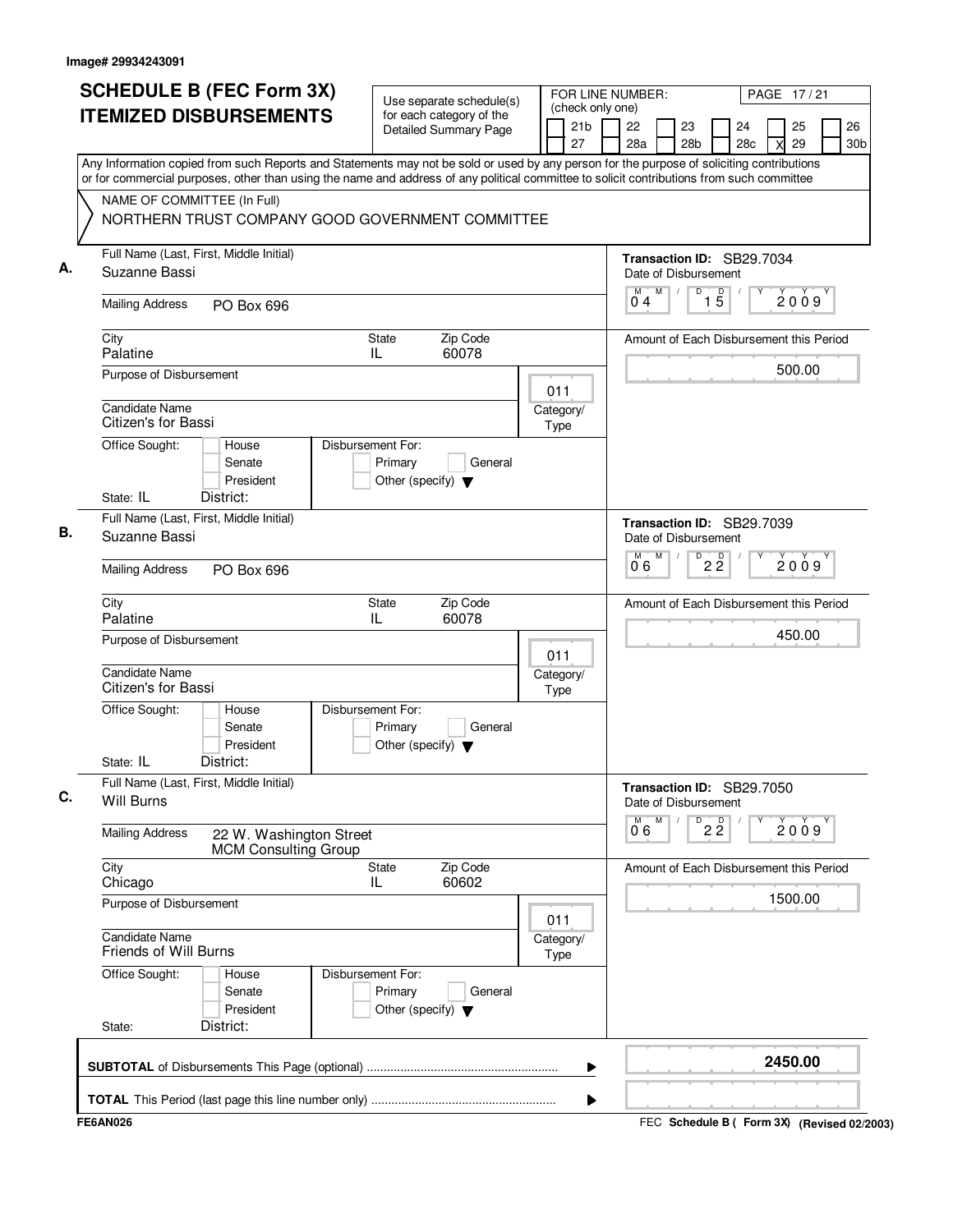|    |                                                | <b>SCHEDULE B (FEC Form 3X)</b>                                                                                                                                                                                                                                                        |                    |                                                 | Use separate schedule(s)                                 |      |           | (check only one) | FOR LINE NUMBER:     |   |                           |                 |                                         |   | PAGE 18/21 |                       |
|----|------------------------------------------------|----------------------------------------------------------------------------------------------------------------------------------------------------------------------------------------------------------------------------------------------------------------------------------------|--------------------|-------------------------------------------------|----------------------------------------------------------|------|-----------|------------------|----------------------|---|---------------------------|-----------------|-----------------------------------------|---|------------|-----------------------|
|    |                                                | <b>ITEMIZED DISBURSEMENTS</b>                                                                                                                                                                                                                                                          |                    |                                                 | for each category of the<br><b>Detailed Summary Page</b> |      | 27        | 21 <sub>b</sub>  | 22<br>28a            |   | 23<br>28 <sub>b</sub>     |                 | 24<br>28c                               | X | 25<br>29   | 26<br>30 <sub>b</sub> |
|    |                                                | Any Information copied from such Reports and Statements may not be sold or used by any person for the purpose of soliciting contributions<br>or for commercial purposes, other than using the name and address of any political committee to solicit contributions from such committee |                    |                                                 |                                                          |      |           |                  |                      |   |                           |                 |                                         |   |            |                       |
|    | NAME OF COMMITTEE (In Full)                    |                                                                                                                                                                                                                                                                                        |                    |                                                 |                                                          |      |           |                  |                      |   |                           |                 |                                         |   |            |                       |
|    |                                                | NORTHERN TRUST COMPANY GOOD GOVERNMENT COMMITTEE                                                                                                                                                                                                                                       |                    |                                                 |                                                          |      |           |                  |                      |   |                           |                 |                                         |   |            |                       |
| А. | Don Harmon                                     | Full Name (Last, First, Middle Initial)                                                                                                                                                                                                                                                |                    |                                                 |                                                          |      |           |                  | Date of Disbursement |   |                           |                 | Transaction ID: SB29.7049               |   |            |                       |
|    | <b>Mailing Address</b>                         | 1243 N. Woodbine Ave<br>Suite 102                                                                                                                                                                                                                                                      |                    |                                                 |                                                          |      |           |                  | M<br>06              | M | D<br>$\sqrt{ }$           | $2\overline{2}$ |                                         |   | 2009       |                       |
|    | City<br>Oak Park                               |                                                                                                                                                                                                                                                                                        | State<br>IL        |                                                 | Zip Code<br>60302                                        |      |           |                  |                      |   |                           |                 | Amount of Each Disbursement this Period |   |            |                       |
|    | Purpose of Disbursement                        |                                                                                                                                                                                                                                                                                        |                    |                                                 |                                                          | 011  |           |                  |                      |   |                           |                 |                                         |   | 1000.00    |                       |
|    | <b>Candidate Name</b><br>Friends of Don Harmon |                                                                                                                                                                                                                                                                                        |                    |                                                 |                                                          | Type | Category/ |                  |                      |   |                           |                 |                                         |   |            |                       |
|    | Office Sought:                                 | House<br>Senate<br>President                                                                                                                                                                                                                                                           | Disbursement For:  | Primary<br>Other (specify) $\blacktriangledown$ | General                                                  |      |           |                  |                      |   |                           |                 |                                         |   |            |                       |
|    | State:                                         | District:<br>Full Name (Last, First, Middle Initial)                                                                                                                                                                                                                                   |                    |                                                 |                                                          |      |           |                  |                      |   |                           |                 |                                         |   |            |                       |
| В. | Dan Kotowski                                   |                                                                                                                                                                                                                                                                                        |                    |                                                 |                                                          |      |           |                  |                      |   | Date of Disbursement      |                 | Transaction ID: SB29.7047               |   |            |                       |
|    | <b>Mailing Address</b>                         | <b>PO Box 141</b>                                                                                                                                                                                                                                                                      |                    |                                                 |                                                          |      |           |                  | M<br>0.6             | M | D                         | $2\overline{2}$ |                                         |   | 2009       |                       |
|    | City<br>Park Ridge                             |                                                                                                                                                                                                                                                                                        | <b>State</b><br>IL |                                                 | Zip Code<br>60068                                        |      |           |                  |                      |   |                           |                 | Amount of Each Disbursement this Period |   |            |                       |
|    | Purpose of Disbursement                        |                                                                                                                                                                                                                                                                                        |                    |                                                 |                                                          | 011  |           |                  |                      |   |                           |                 |                                         |   | 1000.00    |                       |
|    | <b>Candidate Name</b>                          | Dan Kotowski for State Senate                                                                                                                                                                                                                                                          |                    |                                                 |                                                          | Type | Category/ |                  |                      |   |                           |                 |                                         |   |            |                       |
|    | Office Sought:                                 | House<br>Senate<br>President                                                                                                                                                                                                                                                           | Disbursement For:  | Primary<br>Other (specify) $\blacktriangledown$ | General                                                  |      |           |                  |                      |   |                           |                 |                                         |   |            |                       |
| C. | State:                                         | District:<br>Full Name (Last, First, Middle Initial)                                                                                                                                                                                                                                   |                    |                                                 |                                                          |      |           |                  |                      |   |                           |                 | Transaction ID: SB29.7046               |   |            |                       |
|    | David MILLER                                   |                                                                                                                                                                                                                                                                                        |                    |                                                 |                                                          |      |           |                  | М                    | M | Date of Disbursement<br>D |                 |                                         |   |            |                       |
|    | <b>Mailing Address</b>                         | 1350 E. Sibley Blvd.<br>Suite 202                                                                                                                                                                                                                                                      |                    |                                                 |                                                          |      |           |                  | 06                   |   |                           | $2\overline{2}$ |                                         |   | 2009       |                       |
|    | City<br>Dolton                                 |                                                                                                                                                                                                                                                                                        | <b>State</b><br>IL |                                                 | Zip Code<br>60419                                        |      |           |                  |                      |   |                           |                 | Amount of Each Disbursement this Period |   |            |                       |
|    | Purpose of Disbursement                        |                                                                                                                                                                                                                                                                                        |                    |                                                 |                                                          | 011  |           |                  |                      |   |                           |                 |                                         |   | 1000.00    |                       |
|    | <b>Candidate Name</b>                          | CITIZENS FOR DAVID E. MILLER                                                                                                                                                                                                                                                           |                    |                                                 |                                                          | Type | Category/ |                  |                      |   |                           |                 |                                         |   |            |                       |
|    | Office Sought:                                 | $x \mid$ House<br>Senate<br>President                                                                                                                                                                                                                                                  | Disbursement For:  | Primary<br>Other (specify) $\blacktriangledown$ | General                                                  |      |           |                  |                      |   |                           |                 |                                         |   |            |                       |
|    | State: IL                                      | District: 29                                                                                                                                                                                                                                                                           |                    |                                                 |                                                          |      |           |                  |                      |   |                           |                 |                                         |   |            |                       |
|    |                                                |                                                                                                                                                                                                                                                                                        |                    |                                                 |                                                          |      |           | ▶                |                      |   |                           |                 |                                         |   | 3000.00    |                       |
|    |                                                |                                                                                                                                                                                                                                                                                        |                    |                                                 |                                                          |      |           | ▶                |                      |   |                           |                 |                                         |   |            |                       |
|    |                                                |                                                                                                                                                                                                                                                                                        |                    |                                                 |                                                          |      |           |                  |                      |   |                           |                 |                                         |   |            |                       |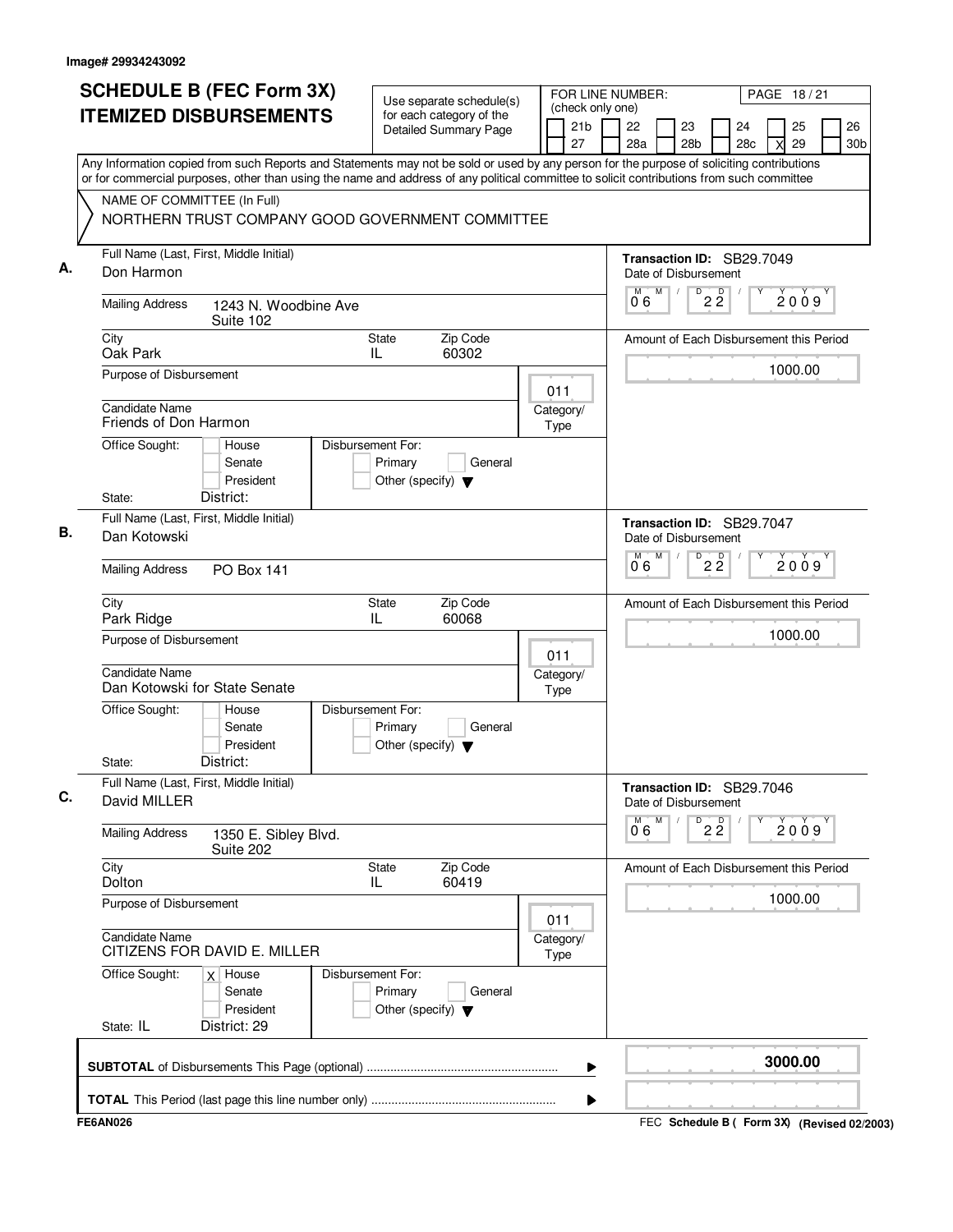| NAME OF COMMITTEE (In Full)<br>Full Name (Last, First, Middle Initial)<br>Christine Radogno<br><b>Mailing Address</b><br>City<br>Springfrield<br>Purpose of Disbursement<br><b>Candidate Name</b><br>Citizens for Christine Radogno<br>Office Sought:<br>State:<br>Full Name (Last, First, Middle Initial)<br>В.<br>Kwame Raoul<br><b>Mailing Address</b><br>City | NORTHERN TRUST COMPANY GOOD GOVERNMENT COMMITTEE<br>Taylor Uhe LLC 312 S. Fourth St<br>Suite 200<br>House<br>Senate<br>President<br>District: | State<br>IL<br>Disbursement For:<br>Primary<br>Other (specify) $\blacktriangledown$ | Zip Code<br>62701<br>General | Category/<br>Type        | Any Information copied from such Reports and Statements may not be sold or used by any person for the purpose of soliciting contributions<br>or for commercial purposes, other than using the name and address of any political committee to solicit contributions from such committee<br>Transaction ID: SB29.7040<br>Date of Disbursement<br>D<br>M<br>$2\,$ $2\,$<br>M<br>$\prime$<br>2009<br>06<br>Amount of Each Disbursement this Period<br>2500.00<br>Transaction ID: SB29.7048 |
|-------------------------------------------------------------------------------------------------------------------------------------------------------------------------------------------------------------------------------------------------------------------------------------------------------------------------------------------------------------------|-----------------------------------------------------------------------------------------------------------------------------------------------|-------------------------------------------------------------------------------------|------------------------------|--------------------------|----------------------------------------------------------------------------------------------------------------------------------------------------------------------------------------------------------------------------------------------------------------------------------------------------------------------------------------------------------------------------------------------------------------------------------------------------------------------------------------|
|                                                                                                                                                                                                                                                                                                                                                                   |                                                                                                                                               |                                                                                     |                              |                          |                                                                                                                                                                                                                                                                                                                                                                                                                                                                                        |
|                                                                                                                                                                                                                                                                                                                                                                   |                                                                                                                                               |                                                                                     |                              |                          |                                                                                                                                                                                                                                                                                                                                                                                                                                                                                        |
|                                                                                                                                                                                                                                                                                                                                                                   |                                                                                                                                               |                                                                                     |                              |                          |                                                                                                                                                                                                                                                                                                                                                                                                                                                                                        |
|                                                                                                                                                                                                                                                                                                                                                                   |                                                                                                                                               |                                                                                     |                              |                          |                                                                                                                                                                                                                                                                                                                                                                                                                                                                                        |
|                                                                                                                                                                                                                                                                                                                                                                   |                                                                                                                                               |                                                                                     |                              |                          |                                                                                                                                                                                                                                                                                                                                                                                                                                                                                        |
|                                                                                                                                                                                                                                                                                                                                                                   |                                                                                                                                               |                                                                                     |                              |                          | Date of Disbursement<br>M<br>D<br>$2\overline{2}$<br>2009                                                                                                                                                                                                                                                                                                                                                                                                                              |
|                                                                                                                                                                                                                                                                                                                                                                   | 22 W. Washington<br><b>MCM Consulting Group</b>                                                                                               |                                                                                     |                              |                          | 0°6                                                                                                                                                                                                                                                                                                                                                                                                                                                                                    |
| Chicago<br>Purpose of Disbursement                                                                                                                                                                                                                                                                                                                                |                                                                                                                                               | <b>State</b><br>IL                                                                  | Zip Code<br>60602            |                          | Amount of Each Disbursement this Period<br>1500.00                                                                                                                                                                                                                                                                                                                                                                                                                                     |
| <b>Candidate Name</b><br>Friends of Kwame Raoul                                                                                                                                                                                                                                                                                                                   |                                                                                                                                               |                                                                                     |                              | 011<br>Category/<br>Type |                                                                                                                                                                                                                                                                                                                                                                                                                                                                                        |
| Office Sought:<br>State:                                                                                                                                                                                                                                                                                                                                          | House<br>Senate<br>President<br>District:                                                                                                     | Disbursement For:<br>Primary<br>Other (specify) $\blacktriangledown$                | General                      |                          |                                                                                                                                                                                                                                                                                                                                                                                                                                                                                        |
| Full Name (Last, First, Middle Initial)<br>Jeff Schoenberg                                                                                                                                                                                                                                                                                                        |                                                                                                                                               |                                                                                     |                              |                          | Transaction ID: SB29.7037<br>Date of Disbursement<br>M<br>M<br>D                                                                                                                                                                                                                                                                                                                                                                                                                       |
| <b>Mailing Address</b>                                                                                                                                                                                                                                                                                                                                            | 101 W. Grand<br>Suite 200                                                                                                                     |                                                                                     |                              |                          | $2\overline{2}$<br>2009<br>06                                                                                                                                                                                                                                                                                                                                                                                                                                                          |
| City<br>Chicago                                                                                                                                                                                                                                                                                                                                                   |                                                                                                                                               | <b>State</b><br>IL                                                                  | Zip Code<br>60654            |                          | Amount of Each Disbursement this Period                                                                                                                                                                                                                                                                                                                                                                                                                                                |
| Purpose of Disbursement<br><b>Candidate Name</b><br>Citizens for Jeff Schoenberg                                                                                                                                                                                                                                                                                  |                                                                                                                                               |                                                                                     |                              | 011<br>Category/<br>Type | 1000.00                                                                                                                                                                                                                                                                                                                                                                                                                                                                                |
| Office Sought:<br>State:                                                                                                                                                                                                                                                                                                                                          | House<br>Senate<br>President<br>District:                                                                                                     | Disbursement For:<br>Primary<br>Other (specify) $\blacktriangledown$                | General                      |                          |                                                                                                                                                                                                                                                                                                                                                                                                                                                                                        |
|                                                                                                                                                                                                                                                                                                                                                                   |                                                                                                                                               |                                                                                     |                              | ▶                        | 5000.00                                                                                                                                                                                                                                                                                                                                                                                                                                                                                |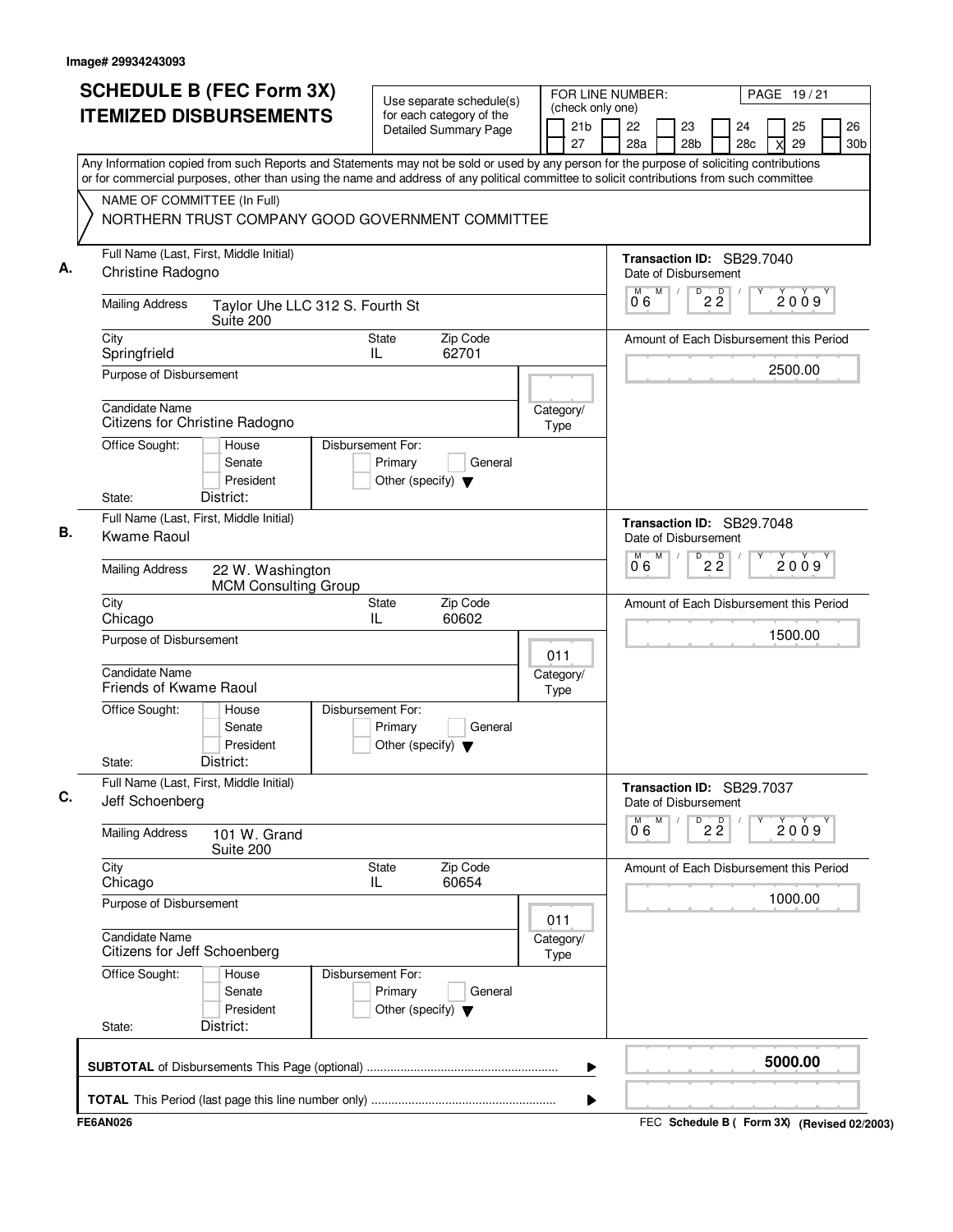| <b>SCHEDULE B (FEC Form 3X)</b>                                                                                                                                                                                                                                                        | Use separate schedule(s)                                                        | FOR LINE NUMBER:                          | PAGE 20 / 21                                                                              |
|----------------------------------------------------------------------------------------------------------------------------------------------------------------------------------------------------------------------------------------------------------------------------------------|---------------------------------------------------------------------------------|-------------------------------------------|-------------------------------------------------------------------------------------------|
| <b>ITEMIZED DISBURSEMENTS</b>                                                                                                                                                                                                                                                          | for each category of the<br><b>Detailed Summary Page</b>                        | (check only one)<br>21 <sub>b</sub><br>27 | 26<br>22<br>23<br>25<br>24<br>28a<br>28 <sub>b</sub><br>28c<br>29<br>30 <sub>b</sub><br>X |
| Any Information copied from such Reports and Statements may not be sold or used by any person for the purpose of soliciting contributions<br>or for commercial purposes, other than using the name and address of any political committee to solicit contributions from such committee |                                                                                 |                                           |                                                                                           |
| NAME OF COMMITTEE (In Full)<br>NORTHERN TRUST COMPANY GOOD GOVERNMENT COMMITTEE                                                                                                                                                                                                        |                                                                                 |                                           |                                                                                           |
| Full Name (Last, First, Middle Initial)<br>Debra Shore                                                                                                                                                                                                                                 |                                                                                 |                                           | Transaction ID: SB29.7043<br>Date of Disbursement                                         |
| <b>Mailing Address</b><br>PO Box 4674                                                                                                                                                                                                                                                  |                                                                                 |                                           | M<br>$\overline{D}$<br>$2\frac{D}{2}$<br>M<br>2009<br>06                                  |
| City<br><b>Skokie</b>                                                                                                                                                                                                                                                                  | Zip Code<br>State<br>60077<br>IL                                                |                                           | Amount of Each Disbursement this Period                                                   |
| Purpose of Disbursement                                                                                                                                                                                                                                                                |                                                                                 | 011                                       | 500.00                                                                                    |
| Candidate Name<br>Friends of Debra Shore                                                                                                                                                                                                                                               |                                                                                 | Category/<br>Type                         |                                                                                           |
| Office Sought:<br>House<br>Senate<br>President<br>District:<br>State:                                                                                                                                                                                                                  | Disbursement For:<br>Primary<br>General<br>Other (specify) $\blacktriangledown$ |                                           |                                                                                           |
| Full Name (Last, First, Middle Initial)<br><b>Heather Steans</b>                                                                                                                                                                                                                       |                                                                                 |                                           | Transaction ID: SB29.7031<br>Date of Disbursement                                         |
| <b>Mailing Address</b><br>5539 N. Broadway                                                                                                                                                                                                                                             |                                                                                 |                                           | M<br>D<br>$\overline{15}$<br>2009<br>04                                                   |
| City<br>Chicago                                                                                                                                                                                                                                                                        | Zip Code<br>State<br>IL<br>60640                                                |                                           | Amount of Each Disbursement this Period                                                   |
| Purpose of Disbursement                                                                                                                                                                                                                                                                |                                                                                 | 011                                       | 500.00                                                                                    |
| Candidate Name<br><b>Friends of Heather Steans</b>                                                                                                                                                                                                                                     |                                                                                 | Category/<br>Type                         |                                                                                           |
| Office Sought:<br>House<br>Senate<br>President<br>District:<br>State:                                                                                                                                                                                                                  | Disbursement For:<br>Primary<br>General<br>Other (specify) $\blacktriangledown$ |                                           |                                                                                           |
| Full Name (Last, First, Middle Initial)<br><b>Heather Steans</b>                                                                                                                                                                                                                       |                                                                                 |                                           | Transaction ID: SB29.7038<br>Date of Disbursement                                         |
| <b>Mailing Address</b><br>5539 N. Broadway                                                                                                                                                                                                                                             |                                                                                 |                                           | M<br>$2\overline{2}$<br>м<br>D<br>2009<br>06                                              |
| City<br>Chicago                                                                                                                                                                                                                                                                        | Zip Code<br>State<br>60640<br>IL                                                |                                           | Amount of Each Disbursement this Period                                                   |
| Purpose of Disbursement                                                                                                                                                                                                                                                                |                                                                                 | 011                                       | 1000.00                                                                                   |
| <b>Candidate Name</b><br><b>Friends of Heather Steans</b>                                                                                                                                                                                                                              |                                                                                 | Category/<br>Type                         |                                                                                           |
| Office Sought:<br>House<br>Senate<br>President<br>District:<br>State:                                                                                                                                                                                                                  | Disbursement For:<br>Primary<br>General<br>Other (specify) $\blacktriangledown$ |                                           |                                                                                           |
|                                                                                                                                                                                                                                                                                        |                                                                                 | ▶                                         | 2000.00                                                                                   |
|                                                                                                                                                                                                                                                                                        |                                                                                 | ▶                                         | 12450.00                                                                                  |